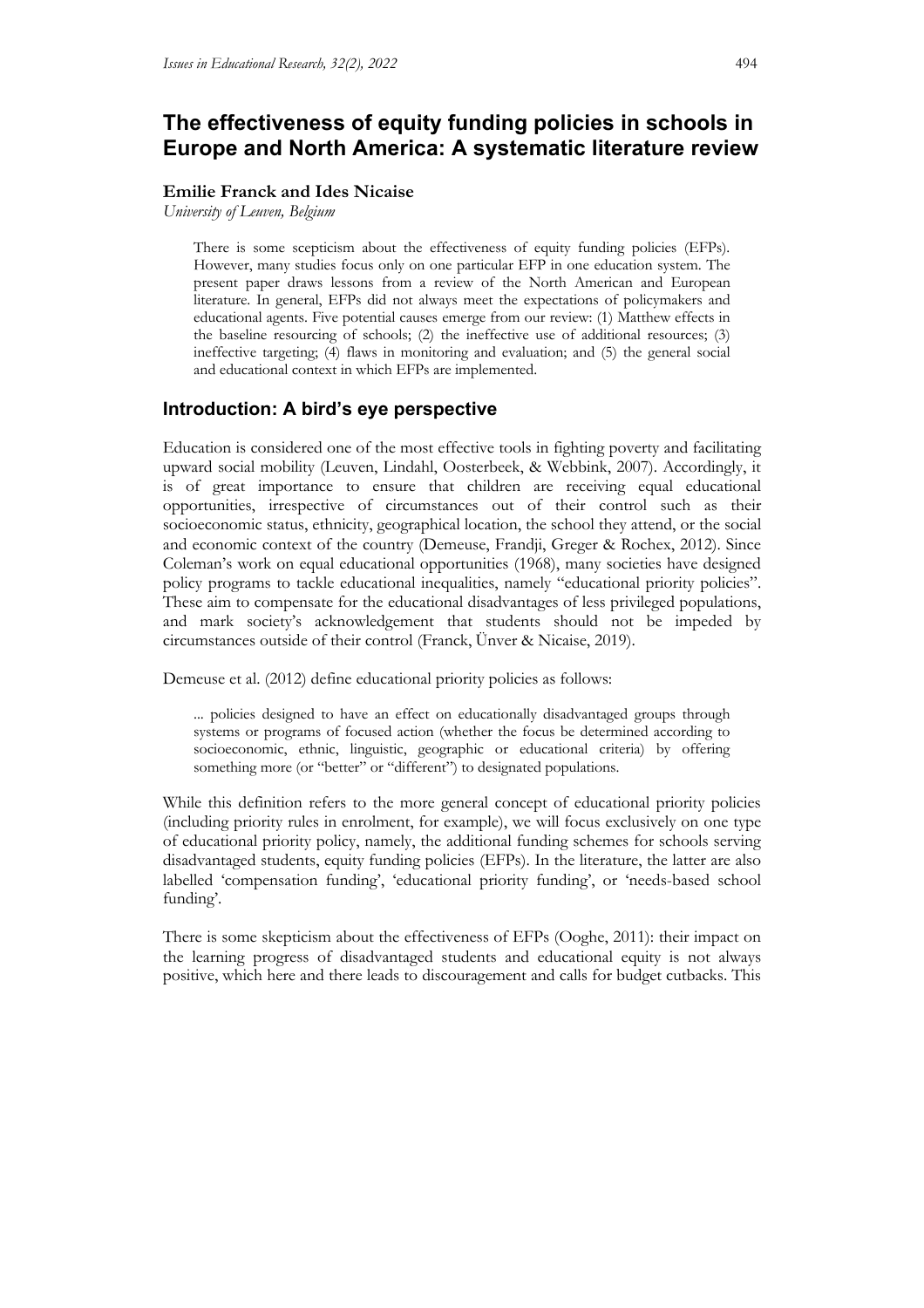is paradoxical in a time of increasing inequalities, and it could have serious consequences for disadvantaged and minority groups, social cohesion, and international economic competitiveness (Demeuse et al., 2012). For that reason, an international review of studies about the effectiveness of equity funding is urgently needed. Such a review is an opportunity to examine the evidence base, and may help to improve the overall effectiveness of educational priority policies by identifying the determinants of their success and failure.

At least two research questions must be addressed when evaluating the effectiveness of equity funding policies (EFPs):

RQ1: What have been the effects on educational outcomes? RQ2: Which determinants could explain the observed effectiveness?

A systematic literature review was conducted to respond to RQ1. This method was not used for RQ2 as the scope of our search would be too broad. However, we started to search for determinants in the list of references we obtained for RQ1.

# **Method for this review**

### **Effectiveness of EFPs**

A comprehensive search strategy was developed to review the literature on the effectiveness of EFPs (January-March 2021; reviewed April 2022). We conducted an electronic search based on two databases: *Scopus* and *Web of Science* (further details on the search functions may be requested from the authors). A combination of the search terms "impact", "equity funding policies", and "cognitive" or "non-cognitive outcomes" was used in the fields of educational sciences and humanities. Since these search terms can be defined by various labels, all synonyms for these terms were included as well. *Google Scholar* was also used to search for references, but we only reviewed the titles of the first 200 references. We searched on articles, book(s) chapters and reports, initially between 2006 and 2021, then whilst reviewing the article in 2022, updating the search to include 2022 to date. After collecting all references (N=2722, 35 in Dutch or French), duplicates and references related to subjects that do not fall within the scope of our interest were removed (e.g. medical education journals). This brought us to 1258 references. An initial screening of the titles resulted in a selection of 293 references. Next, the references were screened based on abstract, which lead to 37 references on which we conducted a full-text screening. Eventually, we found 13 articles that are included in the systematic literature review on EFPs. In a next phase, the backward and forward snowballing method was used to include references that are of interest to our paper, but were not found in the databases  $(N=14)$ . Finally, the authors added known papers to the list of references  $(N=4)$ .

To limit the scope of our search, studies that met the following selection criteria were included: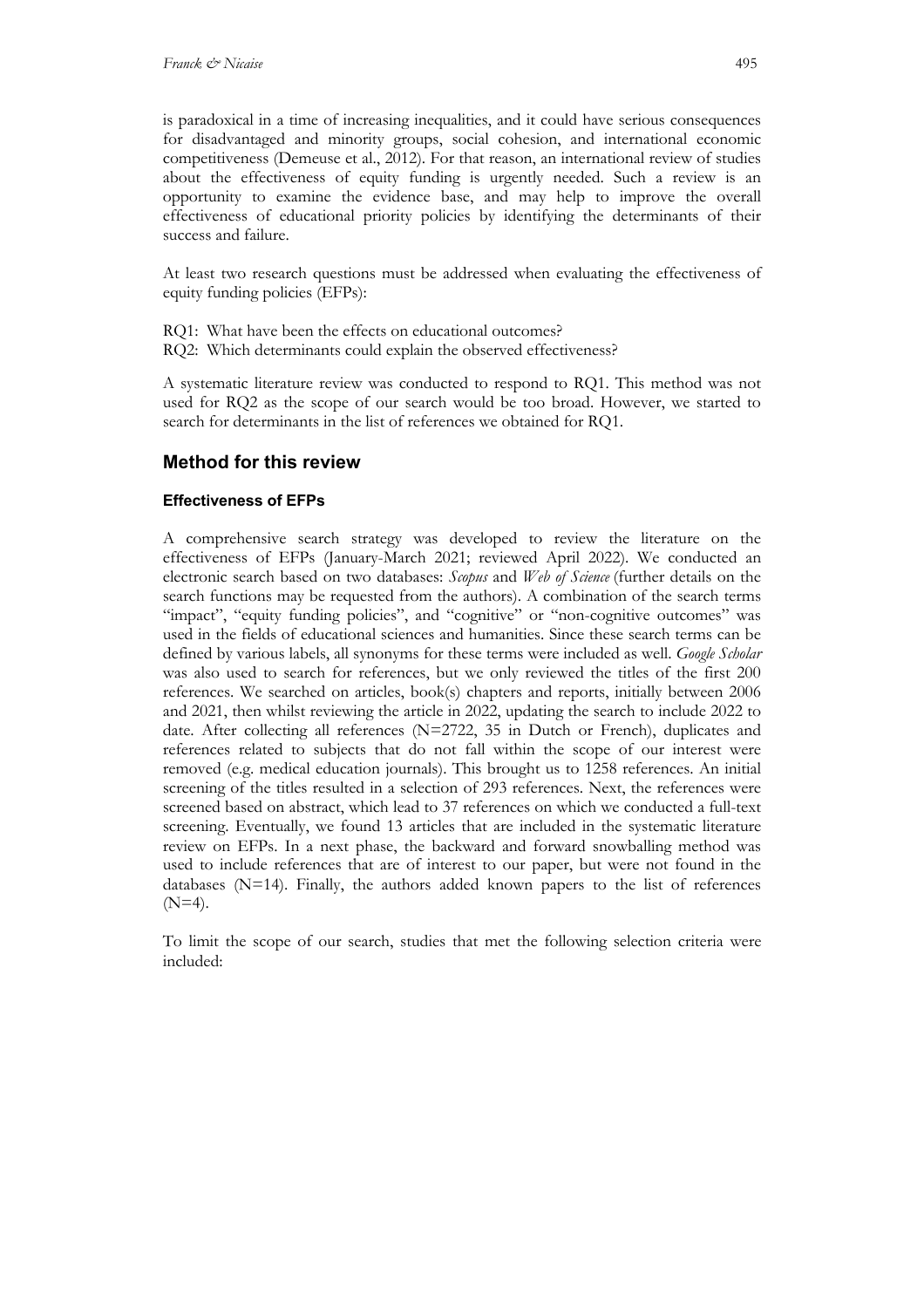- Published in English, Dutch or French;
- Focused on school funding schemes not student financing schemes;
- Focused on Western countries (Europe and North-America);
- Research on mainstream preschool, primary and secondary education.

Schemes for students with disabilities or special educational needs are not included in the study, as its focus is on social inequity, and to limit the study to a reasonably achievable scope.

#### **Policy cycle framework**

The second aim of this study is to investigate which determinants could explain the observed effectiveness of EFPs. In doing so, we used the policy cycle framework of Verelst, Bakelants, Vandevoort and Nicaise (2020) (Figure 1). In their model, each stage is hypothesised to influence the (potential) effectiveness of EFPs. The model also takes into account the broader context of an education system in which the policy cycle is embedded.



Figure 1: Policy cycle framework of Verelst et al. (2020)

#### **Policy objectives**

Due to the variety of EFPs between and within countries, an understanding of the various purposes of EFPs is generally lacking. Therefore, specifying the objectives of EFPs is a fundamental element in evaluating their effectiveness. We will restrict ourselves here to highlighting some general objectives of EFPs.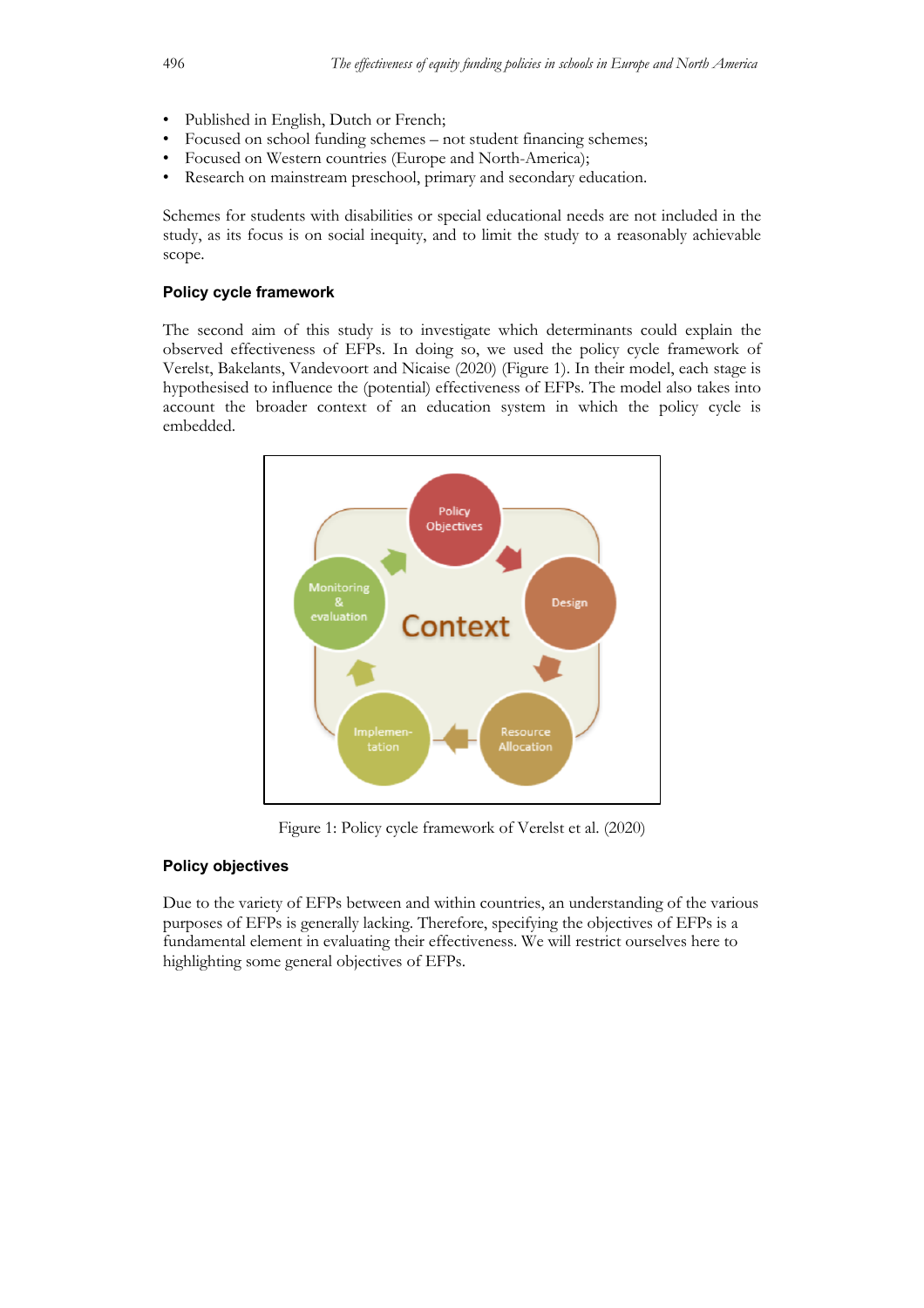The diversity and number of objectives of EFPs have increased during the past few decades. They vary considerably as a consequence of, on the one hand, diversification, and on the other hand, the shift from a "compensatory perspective" towards an "inclusive perspective". Whereas the first EFPs were explicitly aimed at reducing educational inequalities through *a posteriori* compensatory measures, nowadays EFPs and their objectives are defined in terms of the *a priori* levelling of unequal opportunities. This broadens their scope, leading to a significant increase in the number of objectives, such as the fight against absenteeism or dropping out, the fight against violence at school, assistance for parents, and so on (Demeuse, 2012). Despite all these differences and varieties, the general objective of EFPs could be seen as supporting students who suffer from learning and development difficulties that are due to exogenous circumstances (Bernardo & Nicaise, 2000). However, considering the observed differences, Bernardo and Nicaise (2000) stated that in broad terms, five general types of specific objectives exist:

- 1. Promoting the acquisition of basic skills that are traditionally more difficult for target populations to acquire (e.g. acquisition of local language by immigrants);
- 2. Improving support mechanisms for teachers and schools (e.g. infrastructural matters, staff and teacher training);
- 3. Enabling the development of educational activities, whether they are integrated into the school curricula or not, to promote school success, especially of targeted populations (e.g. intercultural education);
- 4. Promoting collaboration between different stakeholders such as the school, families and local authorities to ensure an integrated form of intervention (e.g. literacy courses for parents, health services at school, internships in local enterprises); and
- 5. Tackling specific and more pressing needs of schools or areas where school exclusion is more problematic due to a high concentration of targeted students (e.g. dropout prevention programs).

Demeuse et al. (2012) compared the EFPs of eight countries and whilst finding similar types of objectives, added one more:

6. Encouraging authorities to target early learners – the best time to compensate for social disadvantage (e.g. early childhood intervention programs).

# **How effective are EFPs? A brief review of empirical findings**

In general, existing evaluations of the effectiveness of EFPs are mixed (Demeuse et al., 2012). Nevertheless, by analysing the allocation of additional resources (the way equity funding is used), the timing of allocation (stage in a child's school career) and the specific outcome measures in detail, it is possible to identify some policies that are more effective than others. Output criteria that are commonly used include student achievement, attendance rates, early school leaving, etc. Non-cognitive outcomes are less commonly used, but equally important (Heckman, 2011). We will not focus exclusively on cognitive outcomes, but also include school career effects and non-cognitive outcomes.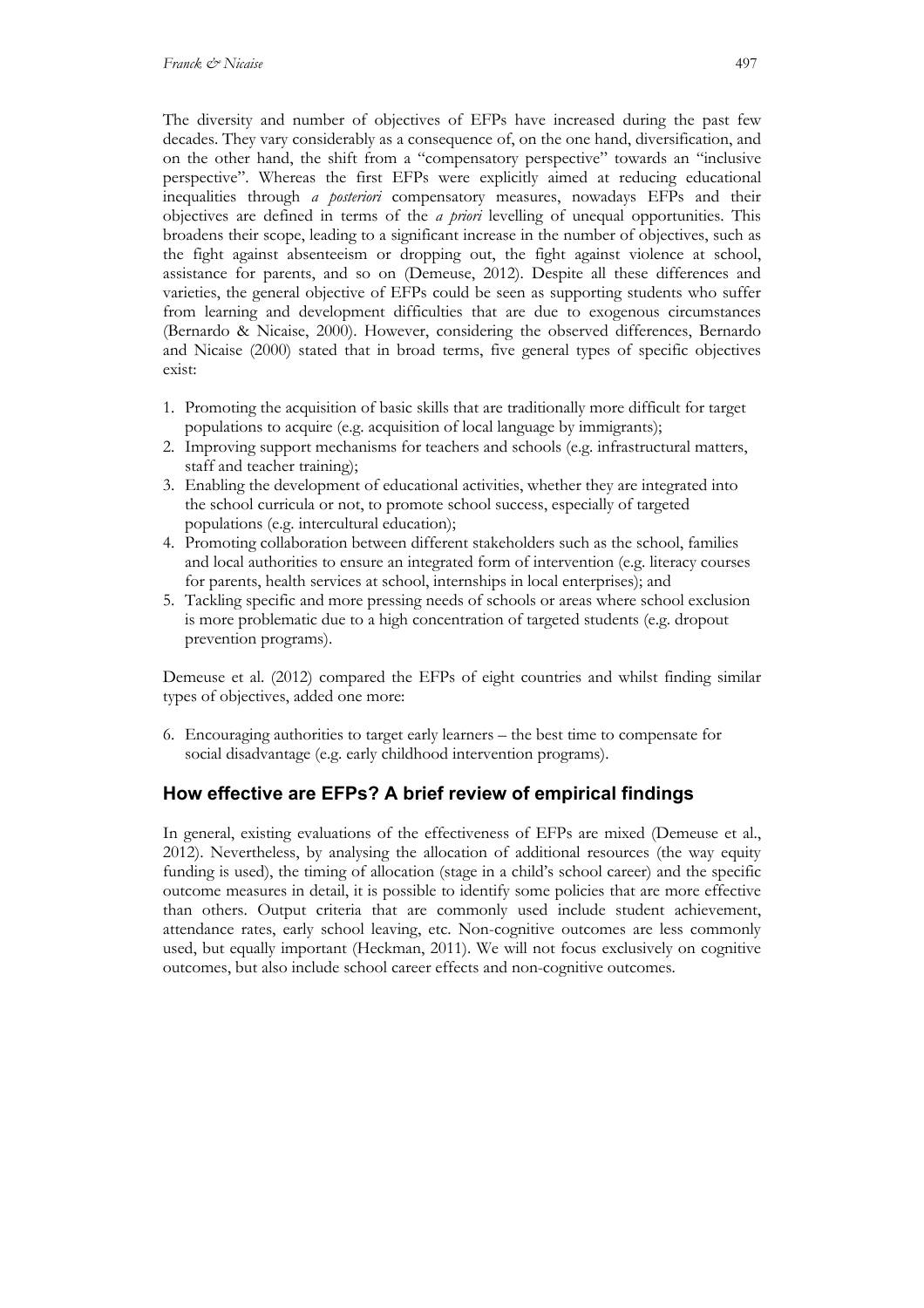Starting with cognitive outcomes, the results are mixed. Card and Payne (2002) analysed the impact of school finance reforms on the distribution of school spending across richer and poorer districts by using nationwide data from the US. They discovered that the equalisation of school spending led to a decrease in the student achievement gap between pupils from different family backgrounds. Papke (2005, 2008) evaluated the impact of Michigan's "Proposal A reform" on fourth-grade pass rates and seventh grade math tests, and concluded that low-performing schools improved the most. Roy (2011) drew a parallel conclusion: Michigan's "Proposal A reform" increased the student performance of both fourth and seventh graders on state tests in poor school districts, although no improvement in scores on nationwide tests were observed. Similarly, Fan and Liang (2020) examined the effects of California's statewide school finance reform – Local Control Funding Formula (LCFF) – which was implemented in 2013, and found positive effects of the LCFF on student achievement, in particular in high-poverty school districts. In England, declines of 10.9 and 8.9 percent in the achievement gaps between advantaged and disadvantaged primary and secondary schools respectively were observed by Andrews, Robinson & Hutchinson (2017) since the start of the "Pupil Premium" in 2011. Alon and Malamud (2014) also observed a positive impact of interventions funded by the Education Endowment Foundation [EEF], whose goal is – amongst others – to break the link between family income and educational achievement in England. More specifically, the authors discovered that EEF-funded interventions between 2011 and 2019 had positive benefits for the literacy outcomes of "free school meal pupils" who participated in these interventions, equivalent to about 1 month's progress.

In contrast to these findings, Van der Klaauw (2008) and Matsudaira, Hosek and Walsh (2012) both examined the impact of the Title I program, but did not detect any impact of supplementary educational services in mathematics and reading on the achievement of disadvantaged students in primary and secondary education in New York and a large urban school district in the Northeast USA. In Portugal, Ferraz, Neves and Nata (2018, 2019) analysed the Portuguese "Territórios Educativos de Intervenção Prioritária (TEIP)" program, not finding any significant decline in the achievement gap between public TEIPschools and non-TEIP public schools. In France, the "Zones d'Education Prioritaire (ZEP)", a program that provided additional funding to schools in disadvantaged areas, did not change the achievement gap between disadvantaged and advantaged schools (Cour des Comptes, 2018). At the same time, they observed that the socioeconomic circumstances in many disadvantaged areas had deteriorated, whereas the achievement gaps did not increase. Similarly, the "Réseaux ambition réussite (RAR)" program, a compensatory education policy in which junior highs schools with at least 67% disadvantaged students and 10% pupils having repeated twice or more when entering junior high school, improved the performances of disadvantaged students enrolled into RAR-schools between 2006 and 2011 (Caille, Davezies & Garrouste, 2016).

Looking at the specific ways in which schools use their EF, the results are again mixed. First, several studies researched the impact of class size reduction on student performance scores in both primary and secondary education. The assumption is that smaller classes enhance student outcomes as they allow teachers to devote more attention to individual students. However, existing evaluations of class size reductions are disputed, or showed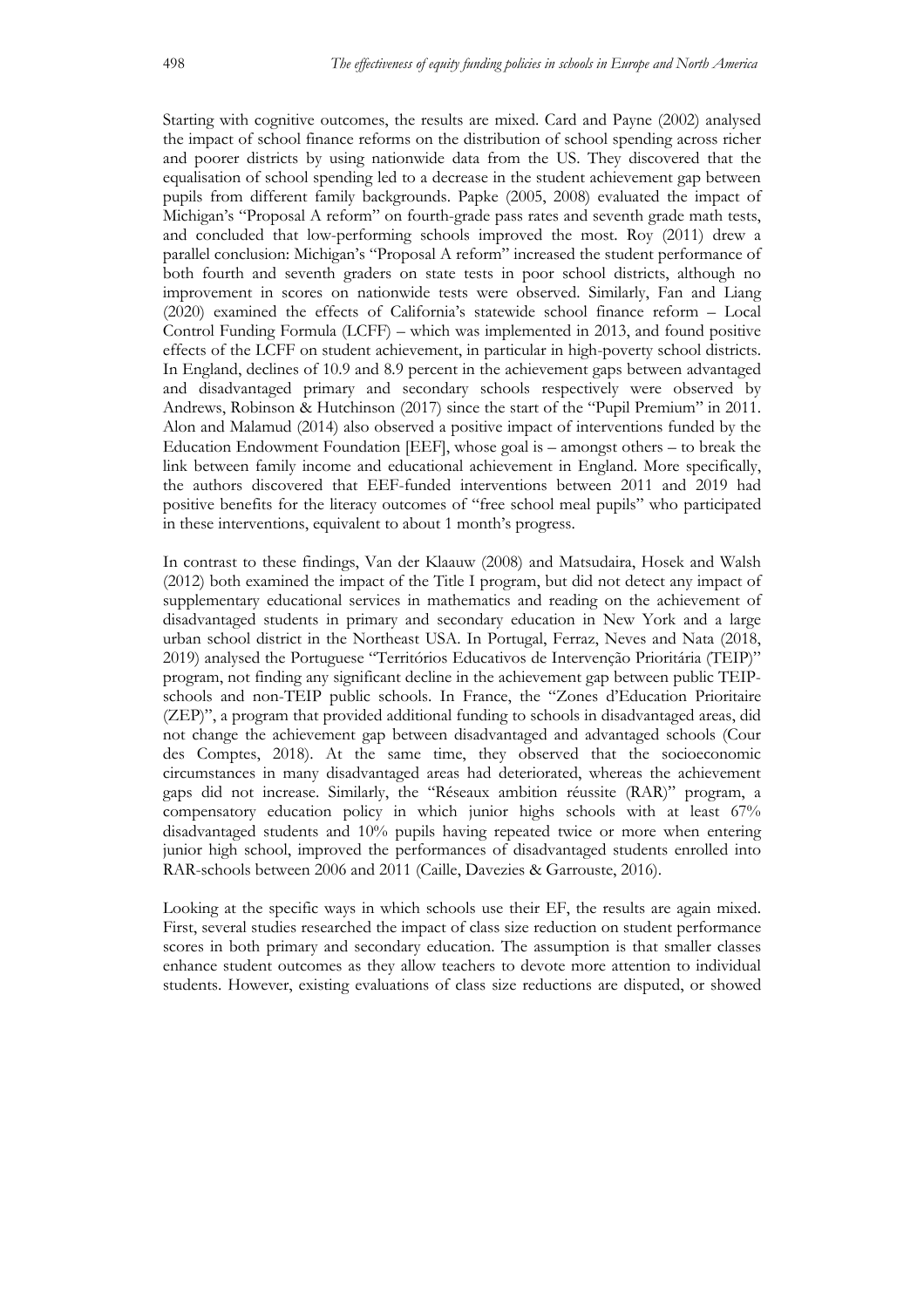rather small improvements in the achievements of disadvantaged pupils (Education Endowment Foundation [EEF], 2018; Gibbons & McNally, 2013; Jackson & Page, 2013; Schanzenbach, 2015). Another strategy to ensure that teachers devote more attention to individual students is the engagement of teacher assistants. Studies investigating this strategy found – again – no evidence that students in classes with teacher assistants performed better (Education Endowment Foundation [EEF], 2018; Webster & Blatchford, 2012). There is evidence that minority and disadvantaged pupils are often faced with novice teachers, who perform less well and possibly negatively affect these pupils' performance. Bénabou, Kramarz & Prost (2009) investigated this issue by studying the ZEP in France. The additional subsidies that ZEP-schools receive, are used partly for teacher bonuses and partly for additional teachers. However, they did not detect any effect of the extra resources on the test scores of disadvantaged students in middle schools (sixth-grade through ninth-grade). Leuven et al. (2007) evaluated the impact of two measures (extra funding for personnel and extra funding for ICT) in the Netherlands on language and arithmetic achievement in primary schools with disadvantaged (minority) pupils numbering over 70%. The effect of the personnel subsidy was not significantly different from zero, presumably because the targeted schools already had sufficient personnel resources. Contrary to these findings, Machin, McNally and Meghir (2010) found that allocating EF for personnel had positive effects; they examined the impact of the UK's "Excellence in Cities (EiC)" program in secondary schools, and observed positive impacts on students' attainment in mathematics and on school attendance. Finally, regarding the impact of ICT subsidies on pupils' achievement, several studies have shown negative effects, meaning that they are associated with a decrease in pupils' test scores. Studies confirming this finding include Goolsbee and Guryan (2006), who found no impact of the availability of the internet on pupil achievement in primary and secondary schools; and Malamud and Pop-Eleches (2011) who examined the effect of home computers on child and adolescent outcomes through a voucher program in Romania.

Whereas the impact of alternative uses of equity funding in schools is mixed, evidence about the timing of allocation is more clear-cut. Studies on early learners showed a positive impact of pre-school interventions on educational outcomes, particularly for disadvantaged children. Cascio and Schanzenbach (2013), for example, examined the impact of President Obama's "Preschool for All" initiative on a variety of child and family outcomes, and observed increased enrolment rates for all children. However, regarding the impact on test scores in eighth grade, they found that children with a lower socioeconomic background clearly benefitted from the program, whereas no positive impact was found on the math scores of children from higher-income families. Leseman et al. (2017) observed similar results in the Netherlands: the educational disadvantage of children targeted by the "Onderwijsachterstandsbeleid" (OAB) diminished through preschool education. Similarly, Felfe, Nollenberger and Rodriguez-Planas (2012) found sizable improvements in children's reading and math skills at the age of fifteen due to a shift from maternal care towards universal high-quality childcare for 3-year olds in Spain. Again, these effects were greater for disadvantaged children.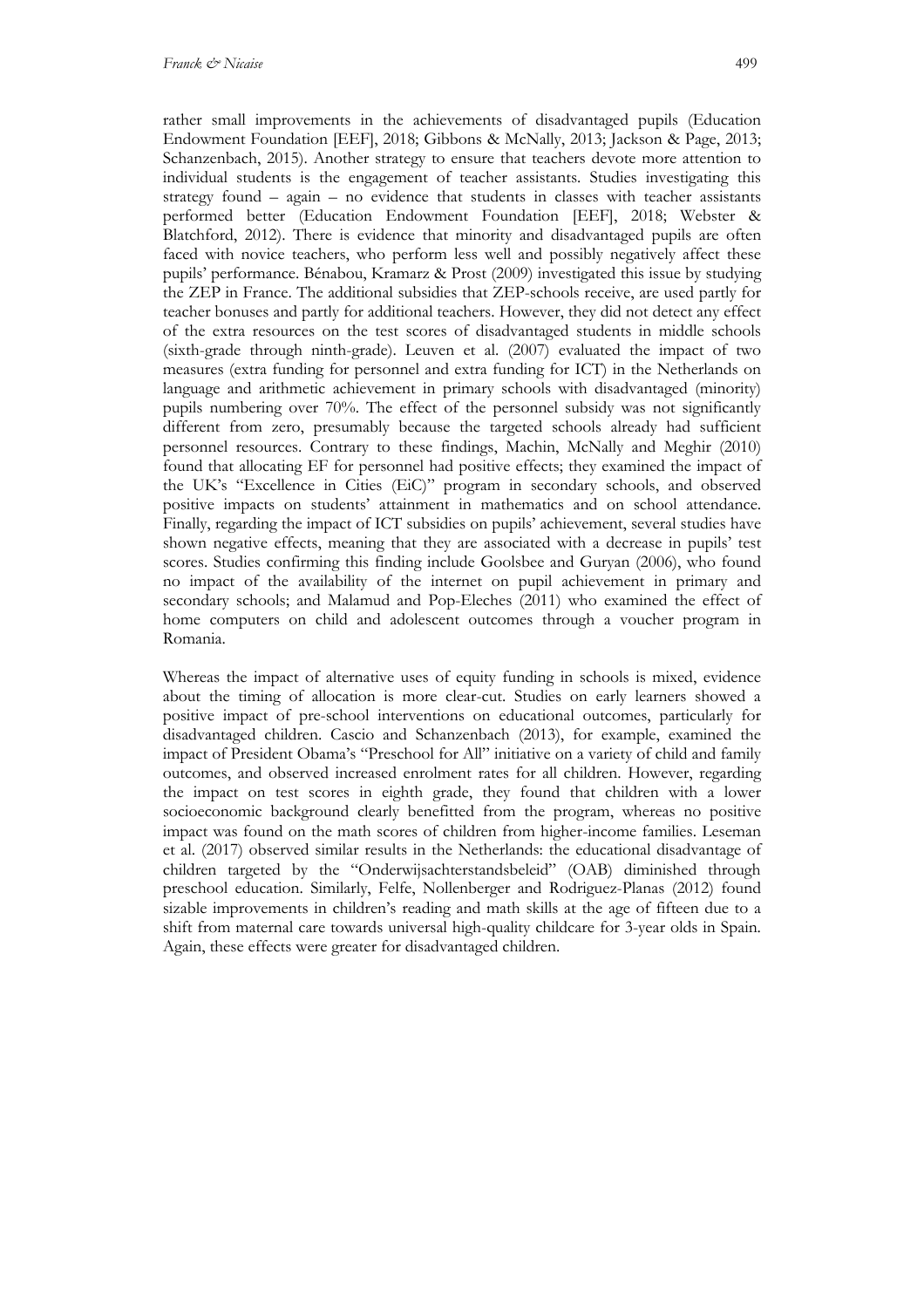EFPs may also affect pupils' school career and labour market transitions. Chung (2015) investigated the impact of Maryland's education finance reform on dropout rates, and found no decrease. Comparable results were found by Neymotin (2010), where the Kansas School finance reform did not affect the dropout rates in elementary and secondary education, although the study lacked precision due to possible selection bias. Similarly, Leuven et al. (2007) found no significant effects of extended schooling in primary education, that is, extra education (combined with equity funding) had little impact on the wages of graduates. De Witte, Smet and Van Assche (2020) drew a similar conclusion regarding the equal educational opportunities program of the Flemish Community of Belgium. They did not find a consistent significant effect of the additional funding on grade retention or problematic absenteeism.

The number of studies on the effects of EFPs on non-cognitive outcomes is limited, despite general agreement on the importance of these outcomes. Non-cognitive outcomes, such as perseverance, motivation, self-esteem, self-control, conscientiousness, forward-thinking behaviour, and well-being, all proved to be powerful predictors of students' achievement and success (Almlund, Duckworth, Heckman & Kautz, 2011). This was clearly demonstrated in the "Perry Preschool Program" (Heckman, Moon, Pinto, Savelyev & Yavitz, 2010). The target group consisted of disadvantaged 3-years-old African-American children with an IQ of 85 or below. Following an intervention of two years, while they did not have a higher IQ at the age of 10, they did score higher on achievement tests. This indicated that achievement test scores were influenced by both cognitive and non-cognitive factors, and therefore improvements in non-cognitive outcomes may positively affect the long-term performance of disadvantaged students.

In summary, studies on the effectiveness of EFPs shows very mixed results. The question of whether the investment yields value for money (efficiency) has no clear answer yet. The ambiguity in research findings can be explained partly by the variety of national and historical contexts, and partly due to diverse legal and implementation frameworks.

## **Determinants of effectiveness**

As the measured effects of EFPs did not always meet the expectations of policymakers and educational agents, questions arose in the literature over how this could be explained and what could be done to improve their effectiveness. Based on the policy cycle framework of Verelst et al. (2020), five potential explanations will be discussed. Each determinant reflects one stage of the policy cycle framework. The context in which the policy cycle is embedded also acts as a determinant. The stage "policy objectives" is not discussed as determinant as it falls beyond the scope of this article.

#### **Design: Targeting**

Target groups are less privileged population groups who are likely to achieve lower educational outcomes, due to external circumstances (Ross, 2009). The definitions of target groups and their needs vary widely between, and sometimes within, countries. The way in which target groups and their needs are specified may be insufficient and thereby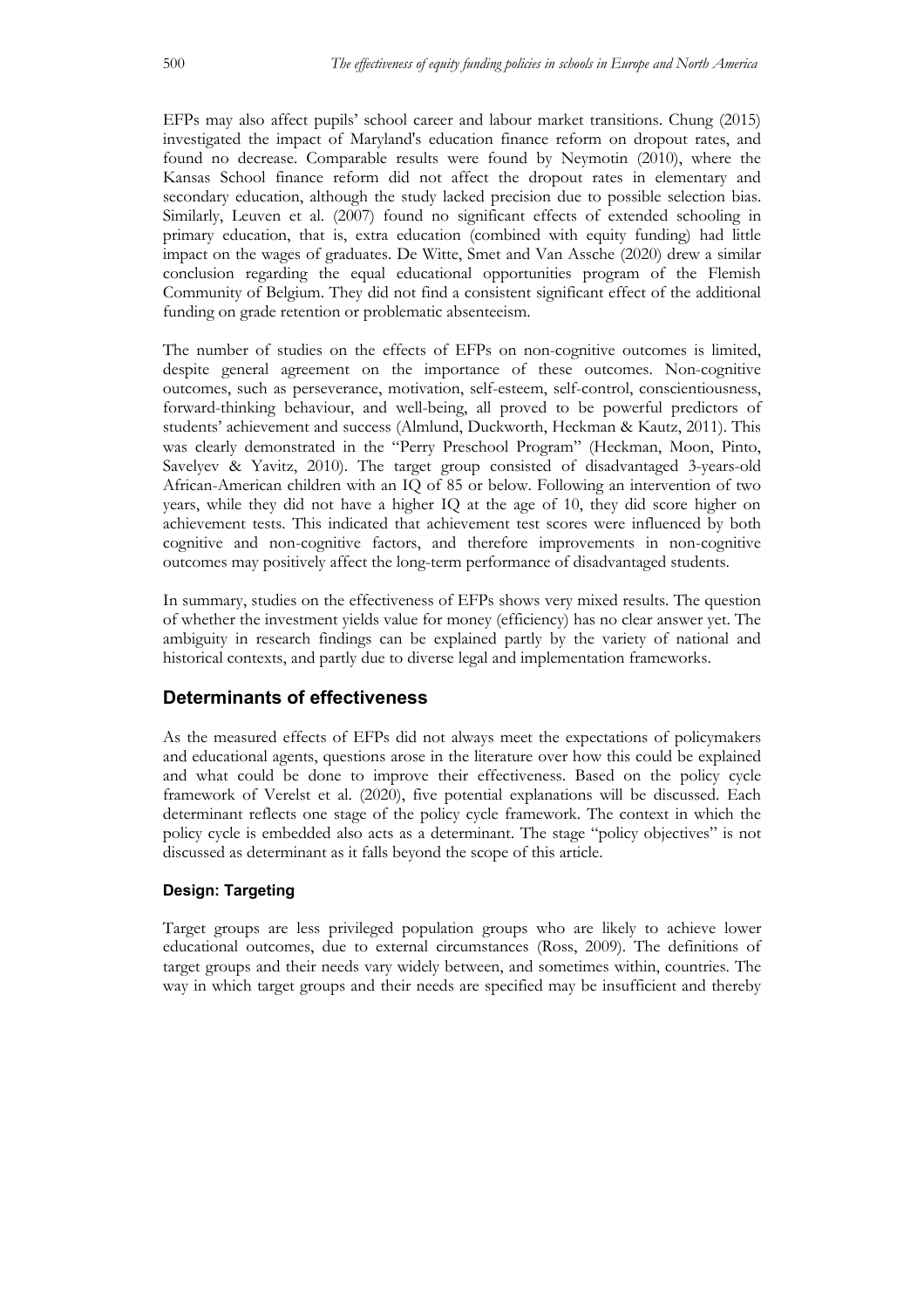cause the apparent under-performance of EFPs (Bernardo & Nicaise, 2000; Demeuse et al., 2012).

In general, there are three "levels" of targeting criteria: (1) individual student characteristics; (2) school characteristics; and (3) geographical areas (Bernardo & Nicaise, 2000; Demeuse et al., 2012; Ross, 2009). In the case of individual student targeting, every student with a disadvantaged background is assigned a weight that depends on his/her characteristics. The second level of targeting is based on school characteristics, such as the proportion of disadvantaged students: it is assumed that the burden of social disadvantage increases more than proportionally with the number of disadvantaged students. The third set of criteria relates to geographical areas (educational priority areas) that are disadvantaged regions or neighbourhoods. Here, a majority of the population is affected by poverty, unemployment, dependency on social benefits, educational difficulties, etc.

There is an ongoing debate within the literature about which way of targeting is more effective. This debate has revealed some examples of inefficient territorial targeting. In the US, for instance, several studies evaluating "Title I" concluded that by the end of the 1970s, 68% of all schools in the US received some equity funding, but about 40% of disadvantaged students were overlooked, while 58% of the children who did receive support were not deprived. Similar results were observed in the UK (e.g. Education Action Zones, Sure Start, Excellence in Cities, etc.), Ireland (Breaking the Cycle Scheme, Schemes of Assistance to Schools in Designated Areas), and France (Zones d'Education Prioritaire) (Tunstall & Lupton, 2003; Vandevoort, Bakelants, & Nicaise, 2019). Moreover, in France, Bénabou et al. (2009) found that the "ZEP-label" stigmatised those areas and caused a flight of middle class families making these areas even more disadvantaged.

Due to these criticisms, a shift towards student-based targeting was observed in EFPs, although again some challenges need to be overcome (Bernardo & Nicaise, 2000; Demeuse et al., 2012; Vandevoort et al., 2019). First, in implementing a more refined set of indicators, very detailed data on individual student characteristics are required, which could lead to privacy issues and significantly more paperwork (OECD, 2017b). Second, concerns have been raised about the reliability of the statistics submitted by schools in applying for additional resources. Last but not least, the indicators used need to be good predictors of educational disadvantage.

To further consider the three "levels" of targeting, EFPs are often restricted to pupils within a certain age range (e.g. pre-primary or primary education). These restrictions are informed by a "preventive" approach to defining at-risk groups. Heckman (2011) argued that remedying problems is less cost effective than prevention at the early childhood education age. Machin (2006) reviewed a substantial body of evidence and confirmed this, while there is less agreement on the effectiveness of EFPs that target disadvantaged pupils at later ages.

#### **Resource allocation and implementation**

Stages three and four (Verelst et al., 2020) are closely intertwined. Consequently, the following two determinants are related to both stages.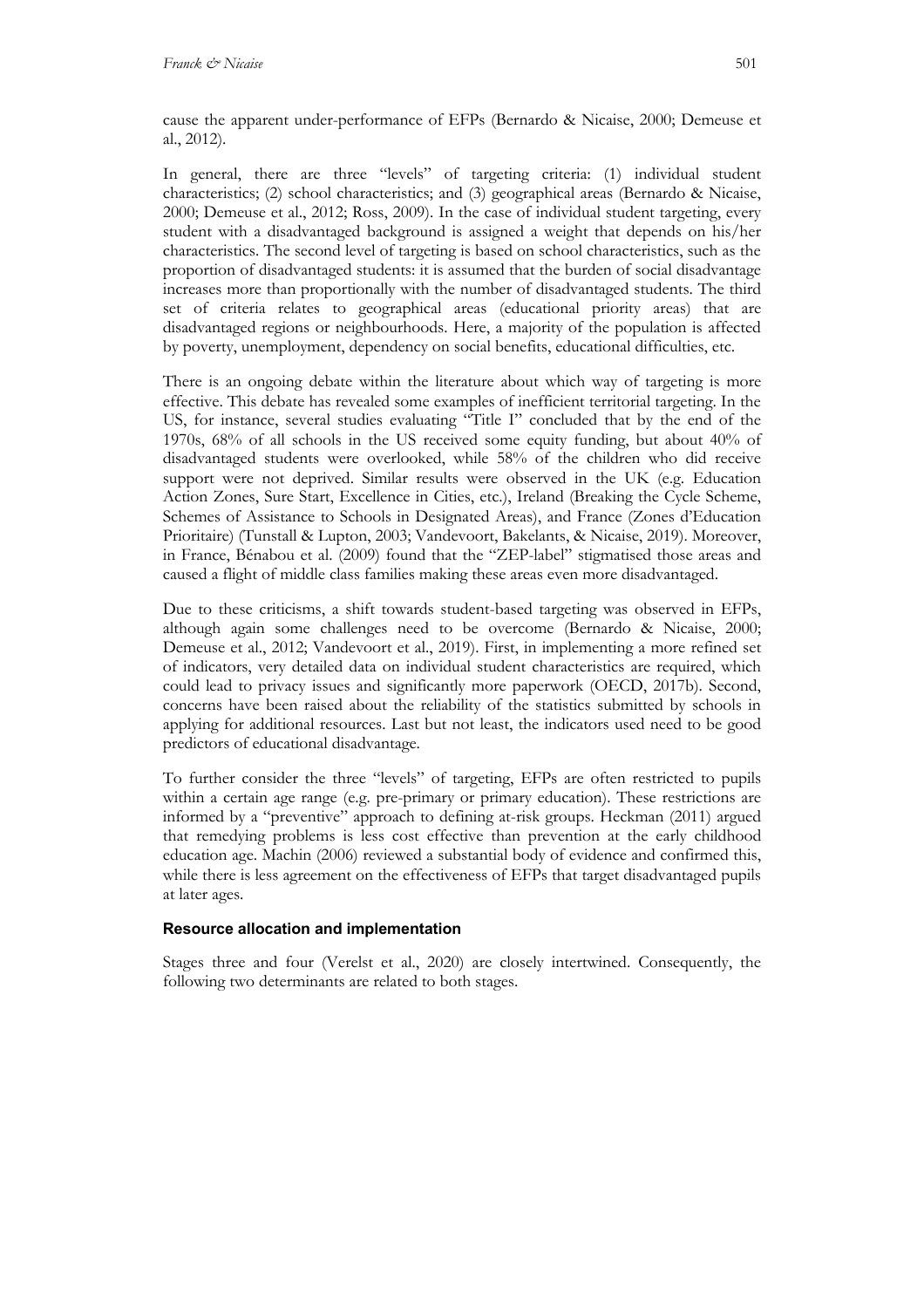#### *The (inequitable) baseline resourcing of schools*

School funding mechanisms are extremely complex due to the involvement of several levels of administration, the increasing number of (private) actors contributing to educational provision, and their growing influence on spending decisions (European Commission/EACEA/Eurydice, 2016; OECD, 2017b). Whereas the provision of a sufficient level of investment in education is important to ensure educational quality, the equitable allocation of resources between schools determines whether all students are given equal opportunities to learn (OECD, 2016a, 2017b). Many education systems have not adequately neutralised pre-existing "Matthew effects" in educational funding, meaning that schools attended by disadvantaged students are themselves often disadvantaged in terms of economic, cultural, social and human resources (Poesen-Vandeputte & Nicaise, 2015). These inequalities in the baseline resourcing may reduce the effectiveness of EFPs.

First, schools may be inequitably funded due to decentralisation and/or school autonomy over budgetary matters. The OECD (2017b) has argued that the more decentralised a system is, the better it can allocate resources in line with schools' specific needs, but the higher the risk of inequitable funding. The funding system in the US, where nearly half of the funding for public schools is provided through local taxes and states play only a limited role, illustrates this well. For example, in Connecticut, one of the richest school districts (Greenwich) spends about \$6000 more per pupil per year than does one of the poorest school districts (Bridgeport). Such disparities in spending capacities seem to be a persistent problem in 23 states (Biddle & Berliner, 2002; Klein, 2015; Semuels, 2016). Consequently, unless they are counteracted by educational policies, spending capacities may vary geographically in favour of richer areas, enlarging disparities in the quality of school buildings, facilities, equipment and teaching materials, teachers' experience and qualification, class size, and other resources (Biddle & Berliner, 2002; OECD, 2017a, 2017b). In Europe, Denmark, Sweden and Lithuania are decentralised education systems where local authorities allocate the major proportion of funding to schools (OECD, 2017b).

Besides lower financial resources, disadvantaged schools also tend to have more difficulty in attracting and retaining qualified (in terms of educational certificates) and experienced teachers than do schools with more advantaged student populations. For instance, in the Netherlands, the proportion of high-qualified teachers in secondary education is three times higher in advantaged schools than disadvantaged schools (OECD, 2013). In the Flemish community of Belgium, in Sweden and Alberta, experienced teachers usually work in advantaged schools whereas teachers with less experience mostly work in disadvantaged schools. This obviously reduces the effectiveness of EFPs as less competent teachers not only directly affect students' educational outcomes but are also less able to use additional resources in the most effective way (OECD, 2013, 2017a; Poesen-Vandeputten & Nicaise, 2015).

Disadvantaged schools can also suffer from poor quality of infrastructure, furniture, IT equipment, etc. (OECD, 2017a). Although the evidence on the effect of such resources on students' performance is mixed, the OECD (2016b) concludes that in most education systems poor infrastructure and equipment hinder schools' capacity to provide decent instruction. This is negatively associated with students' scores in thirteen educational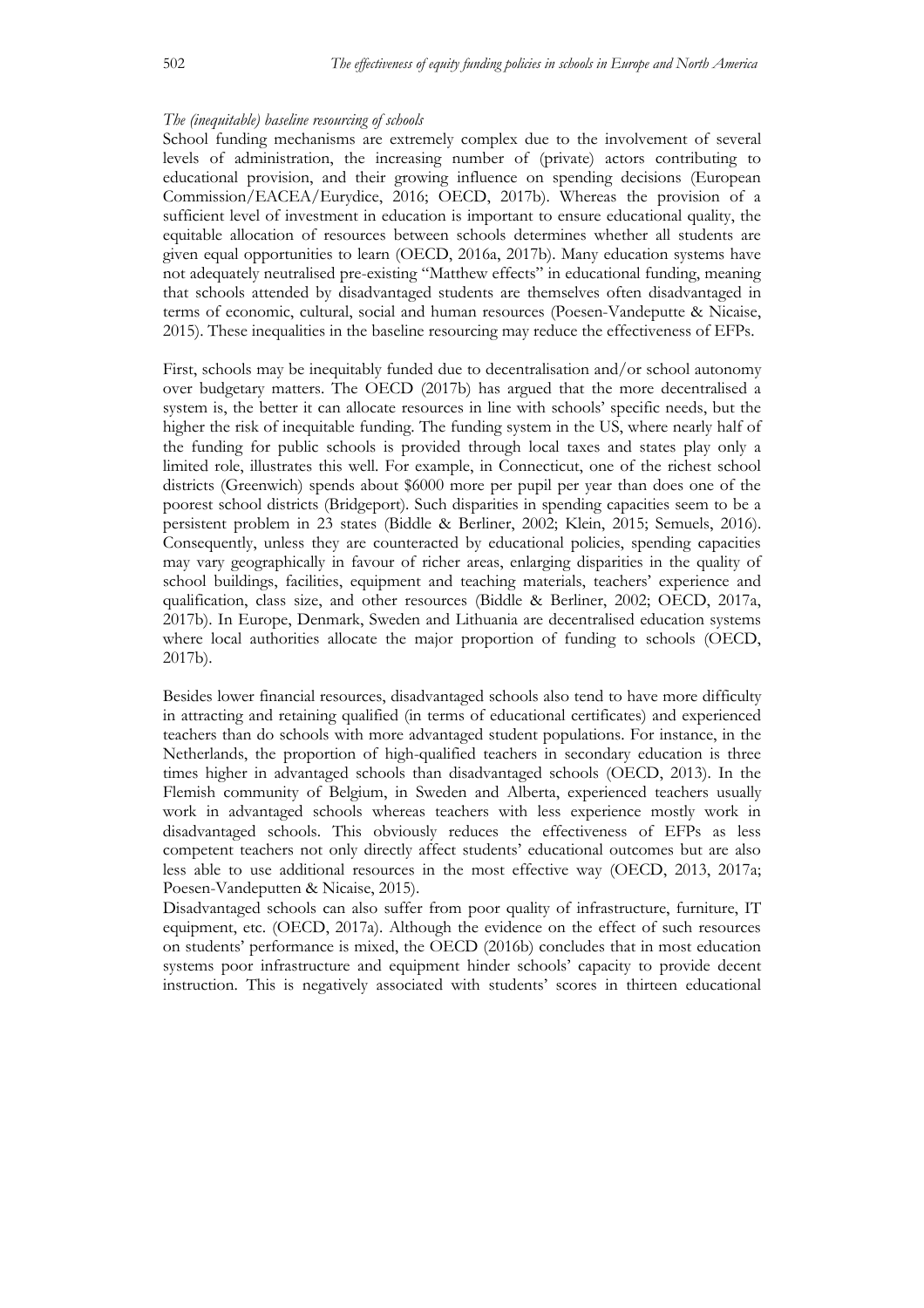systems. Moreover, disadvantaged schools may choose to invest their additional funding in infrastructure instead of spending it on pedagogical measures such as after-school classes, tutoring, extra personnel, class-size reduction, etc. (OECD, 2017b).

### *The (inefficient) use of additional resources: school autonomy and school leadership*

Another possible contributor to the weak effectiveness of EFPs is the inefficient use of equity funding. Many countries are characterised by multi-level and multi-actor education systems, possibly occasioning ambiguity about the purposes and regulatory frameworks of EFPs. In this context, questions have arisen about the degree of discretion that schools should be granted in managing equity funding (cf. school autonomy), and the ability of school leadership and management teams to deal with budget management (Burns & Köster, 2016; Demeuse et al., 2012; OECD, 2017b).

While greater discretion gives schools the opportunity to use equity funding to fit their specific needs and address local challenges, it also increases the risk of inefficient use due to a lack of top-down guidance and support for teachers, principals and school management teams (OECD, 2017b). An overview of how additional resources are allocated to schools in Europe (European Commission/EACEA/Eurydice, 2016) concluded that in two-thirds of the European education systems, schools receive equity funding from central administrations. In the remaining third, other levels of government are responsible (such as municipalities in Denmark, Sweden and Norway, or autonomous communities in Spain). The OECD (2017b) stated that the more discretion local authorities have, the greater the discretion a school will receive. However, in most education systems, schools or local authorities are bound to several conditions (e.g. criteria, national or local rules, or for specific types of activities) when using equity funding. Yet, in the Flemish community of Belgium, the Netherlands, Finland, the UK (England, Wales, and Northern Ireland) and Bosnia Herzegovina, schools have full discretion in spending the additional funds in the way they deem most appropriate. With such a high degree of discretion, equity funding is not always spent in line with the objectives of the EFP. The Flemish Community of Belgium and England illustrate this problem well. Vandevoort et al. (2015) observed that the additional operational subsidies were largely used by schools to cover fixed costs and basic necessities rather than pedagogical support for disadvantaged students. If such a high degree of discretion goes hand in hand with little or no transparency and accountability at school level, which is the case in the Flemish Community, questions arise whether it would be more efficient to earmark the subsidies. The combination of non-earmarked subsidies with poor accountability at school level often increases the likelihood of inefficient use of equity funding (European Commission/EACEA/Eurydice, 2014; OECD, 2017b).

A related determinant – especially when schools have a high degree of discretion over the allocation of their resources – is the ability of school leadership and management teams to handle budgetary matters (Bloom, Lemos, Sadun & Van Reenen, 2015). Evidence from PISA (OECD, 2016b) has indicated that students' scores are positively associated with a high degree of discretion for school leaders. Nevertheless, this applies only in countries where the level of competence of the management is above the OECD average. Often,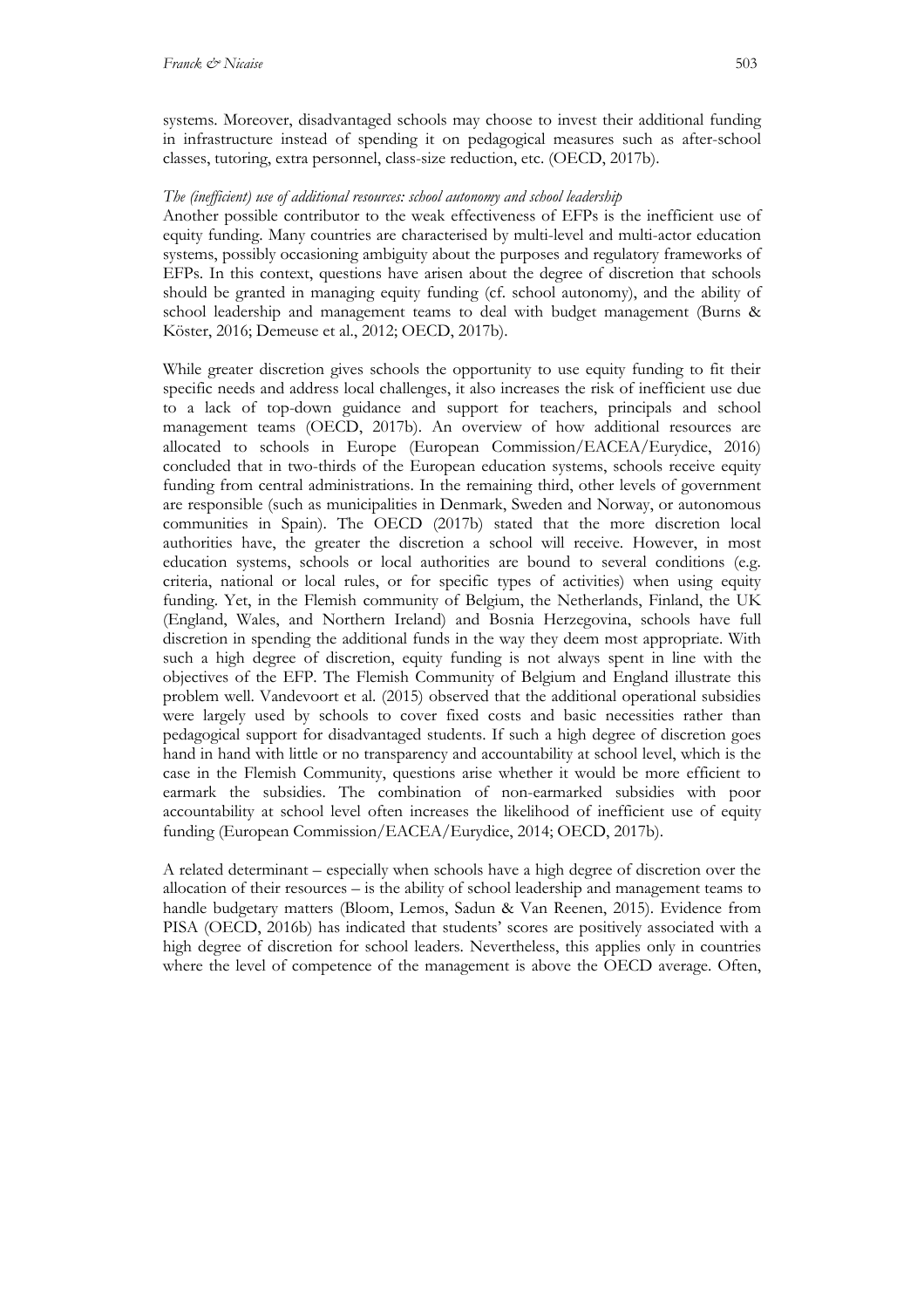disadvantaged schools have difficulties recruiting better qualified principals and management teams (OECD, 2012, 2017b).

#### **Monitoring and evaluation**

Governments sometimes invest a substantial amount of resources to improve educational equity. To ensure that resources are effectively and efficiently spent in line with the specific needs of the targeted students, it is crucial to monitor and evaluate the use of equity funding. This helps to avoid both overspending and underspending, to increase transparency, to lower the risk of mismanagement or fraud, and to increase the accountability of administrators and decision makers (OECD, 2017b). The OECD (2017b) concluded that monitoring and evaluation practices could be improved in many education systems. More specifically, out of the 17 countries participating in the OECD Review of School Resources, only five required their schools to report on a regular basis to central or local administrations about their finances (Chile, Slovenia, Slovak Republic, Iceland and Israel). According to a recent study by Vandevoort et al. (2019), England and France also have strict monitoring and evaluation practices. In England, for instance, each school needs to publish: (1) the way it spends the additional funds; (2) the evolution of disadvantaged students' mathematics and English performance; and (3) its strategy to improve the performance of disadvantaged students (Vandevoort et al., 2019). In other education systems, public authorities depend on the discretion of schools to provide information in order to evaluate or monitor EFPs, but this is often not even a primary concern to administrations (e.g. Lithuania, Portugal, Czech Republic, Sweden and Denmark). For example, in Lithuania, schools with students from poor families are provided with additional support, but no one quite knows to what extent these additional resources serve the needs of these disadvantaged students, as the government prefers to focus on providing inputs rather than monitoring the outcomes (Shewbridge, 2016). In some education systems, no information is available (Austria, the Flemish and French Communities of Belgium, Spain, and the Netherlands). The absence of such information further reduces the effectiveness of EFPs, as it limits the possibility to adjust EFPs to emerging local challenges and to make well-informed spending decisions.

#### **Context of the policy cycle framework**

Some general trends in the wider social and/or educational context might adversely affect the degree of educational equity and undermine the effectiveness of EFPs. We will discuss four current contextual trends.

One well-known contextual factor is rising socioeconomic inequality in Europe and other industrialised economies since the 1980s. In recent years, the OECD has repeatedly expressed concern about the fact that widening disparities have already led to underinvestment of low-income groups in education (Keeley, 2015). Countries with the widest socioeconomic inequalities face more social problems such as poverty and decreasing literacy and numeracy among the youngest generation (OECD, 2011a; Perrons & Plomien, 2010).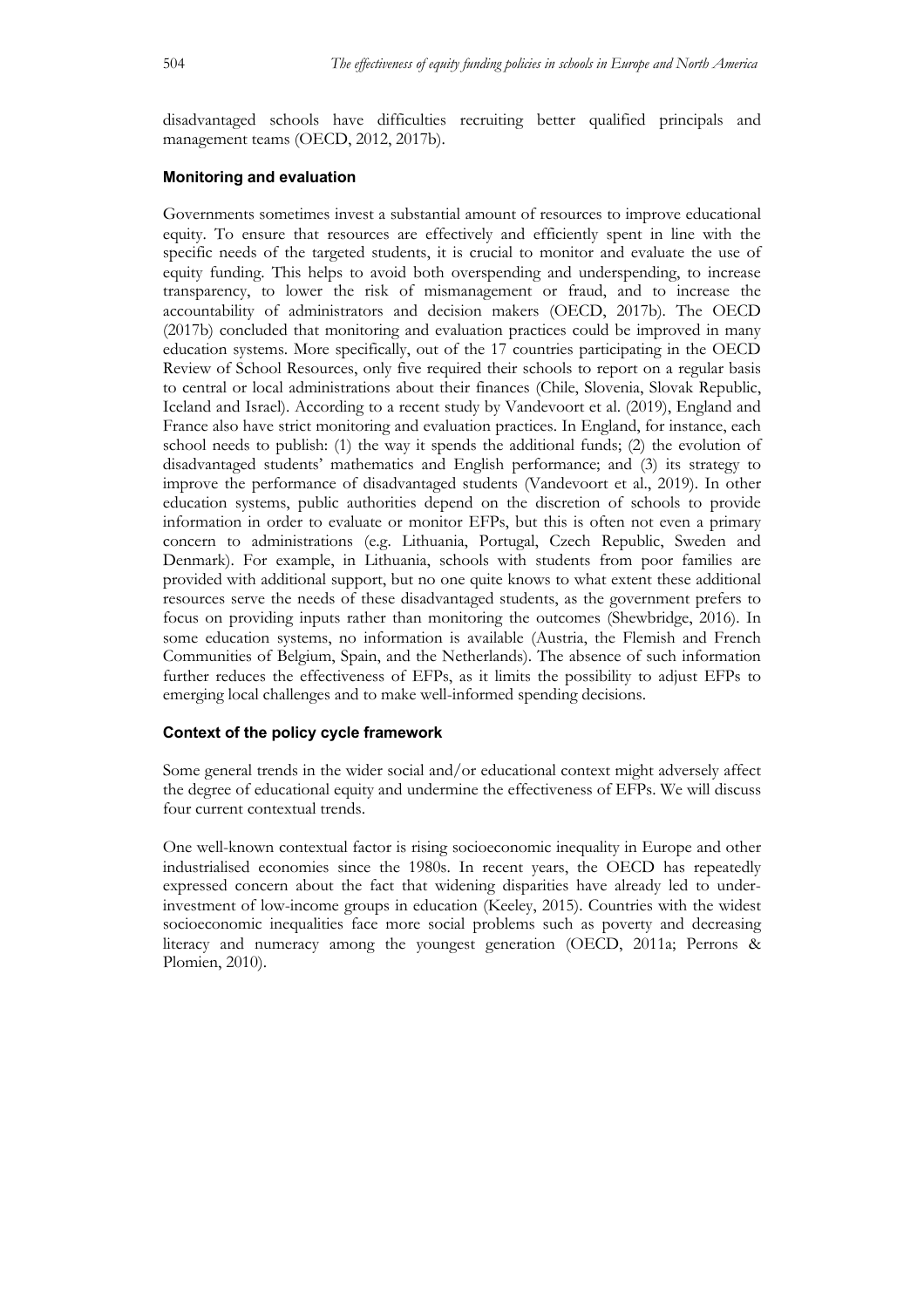Strongly associated with these socioeconomic inequalities is increasing school segregation, the separation of pupils into parallel school systems based on socioeconomic status or ethnicity. Many studies have focused on this topic and all unanimously conclude that the composition of school and classroom impacts student and school achievement through unequal learning opportunities and peer influences (Karsten, 2010). Students from disadvantaged backgrounds in particular suffer from segregated education in ghetto schools. In a period of increasing racial and/or ethnic diversity and increasing "school choice programs", school segregation is on the rise in many countries (Östh, Andersson & Malmberg, 2013). This tends to offset the impact of EFPs.

Thirdly, an increasing amount of research has emphasised the importance of changing family dynamics for the degree of educational equity. During the past thirty years, many changes have occurred in family formation and household structure, primarily an increase in separation and divorce rates, resulting in more difficult family environments for children to grow up in. Studies have shown a significant impact of a child's family composition on their educational outcomes (Havermans, Swicegood, & Matthijs, 2020; OECD, 2011b). For example, the OECD (2016a) concluded that students who live in single-parent families perform worse than those living in two-parent families. They observed that parental breakup is associated with negative long-term consequences for children's educational attainment. Taking into account the educational level of parents as a reflection of their socioeconomic status, Bernardi and Radl (2014) suggested that parental divorce tends to be more detrimental for children of highly educated parents.

Finally, if educational structures are inherently inequitable, the impact of EFPs could be largely offset. For example, studies examining the impact of tracking age on student performance found that the earlier students are tracked, the larger the achievement gap between weak and strong students. This is strongly related with socioeconomic background, as talented students with a low socioeconomic background will be 'misallocated' more frequently in systems with early tracking (Franck et al., 2019; Lavrijsen, 2013; OECD, 2019). Hence, the impact of the tracking regime may well completely outweigh the effect of equity funding. While many other educational structures may be partly responsible for the poor impact of EFPs (such as free school choice, segregation, grade repetition, ability grouping etc.), discussing all of these structures goes beyond the scope of this article.

# **Conclusion and implications for policy and practice**

Education is a key instrument to strengthen social cohesion, overcome social disadvantage, and facilitate upward social mobility. Nevertheless, millions of children are not given full opportunities to develop their abilities and to maximise their educational success. As it is generally acknowledged that children should not be impeded by unequal opportunities that are due to exogenous circumstances, EFPs have been implemented in many countries to tackle educational inequalities.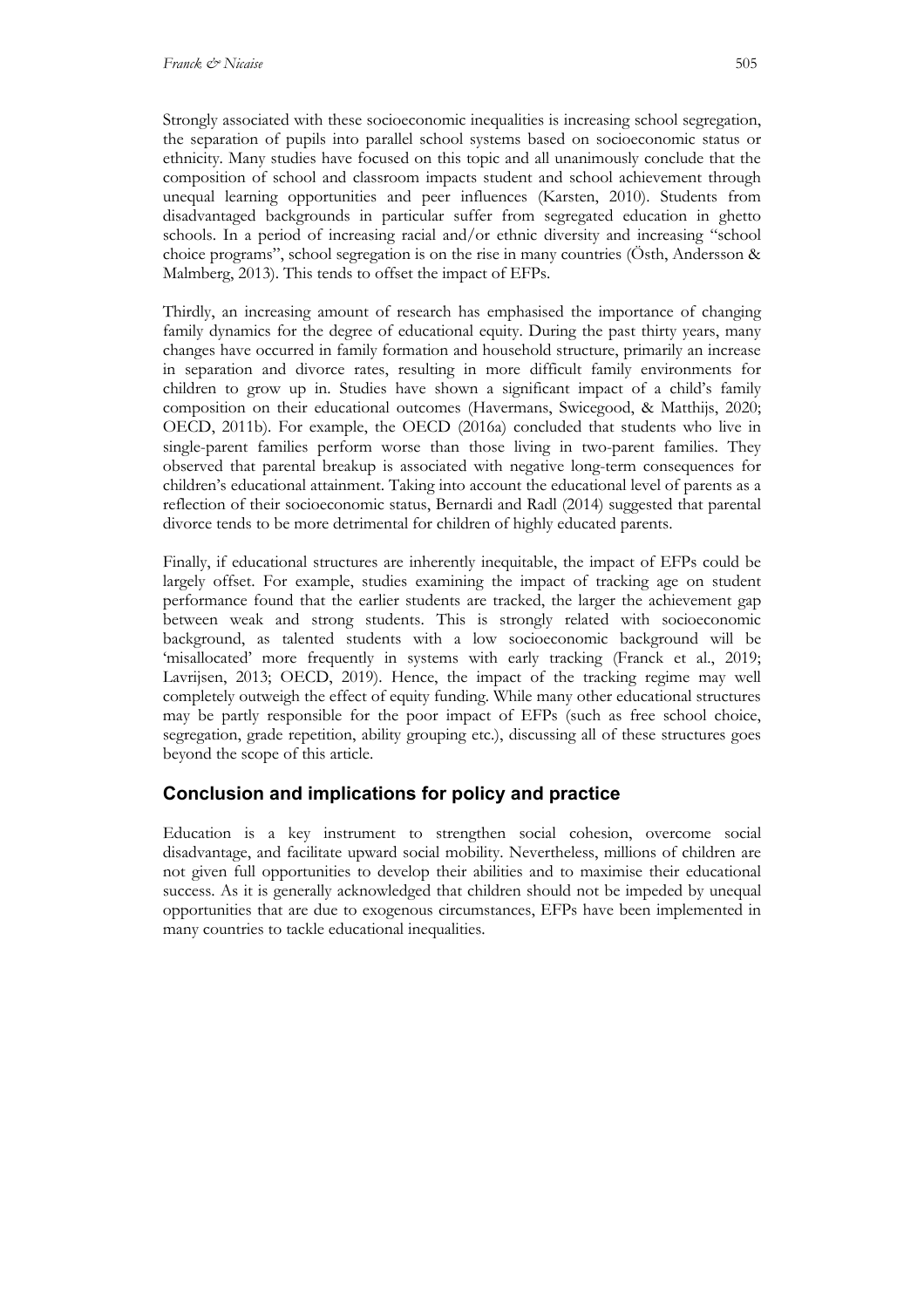This article provided an international review of effectiveness studies concerning equity funding in Western countries. The literature on the effectiveness of EFPs shows mixed results, with the notable exception of schemes that target early learners. The latter have been proven to be highly cost-effective. Otherwise, evaluation studies have found moderately positive effects. However, the results often did not meet the expectations of policy makers and educational providers, causing some scepticism about the effectiveness of EFPs. Five key determinants of success were examined in this paper that can help to explain both the weaknesses and strengths of national EFPs: (1) (in)adequate targeting; (2) the pre-existing 'Matthew effects' in the baseline resourcing of schools; (3) the (in)effective use of additional resources; (4) the monitoring and evaluation; and (5) the general context in which EFPs are implemented. These determinants should be kept in mind when designing and evaluating EFPs.

While this study does not offer a conclusive answer to the question of whether the present EFPs yield value for money, it does not question the relevance of EFPs. However, one must recognise the various factors that are linked to equity funding and that affect its effectiveness. Due to the complexity of determinants, it is very difficult to disentangle the pure effectiveness of EFPs, or to predict what would have happened if equity funding did not exist. To date, no researcher has successfully resolved the previously mentioned issues. However, as a few countries appear to have implemented effective equity funding, we conclude that EFPs do have the potential to reduce educational inequalities.

In order to establish opportunities for improvement, this review provides seven guidelines for policy and education providers:

1. Acknowledge and minimise the adverse impact of the broader social and educational context.

First, school segregation is at least partly an exogenous trend, because it mirrors residential and labour market segregation. Hence, public housing and antidiscrimination measures in other policy areas need to be coordinated with school desegregation measures. Second, governments should invest more in family-friendly policies to support single parents and prevent the further fragmentation of families (OECD, 2011). Apart from these social trends, some educational structures could also counteract the effectiveness of EFPs. Structural reforms in education are long-term processes, however, in the short run, governments could opt to implement experiments on a smaller scale and carefully monitor their impact on equity (OECD, 2017b).

2. Level the playing field in the mainstream resourcing mechanisms of schools. The share of equity funding in overall national education budgets is often relatively small. It should not come as a surprise, then, if its redistributive impact remains limited or insignificant. This is particularly true when the provision or funding of education is decentralised to the local level. Educational authorities should therefore evaluate the actual distribution of school resources, taking into account the legal framework but also (if possible) hidden contributions, and quasi-market mechanisms in the allocation and mobility of personnel.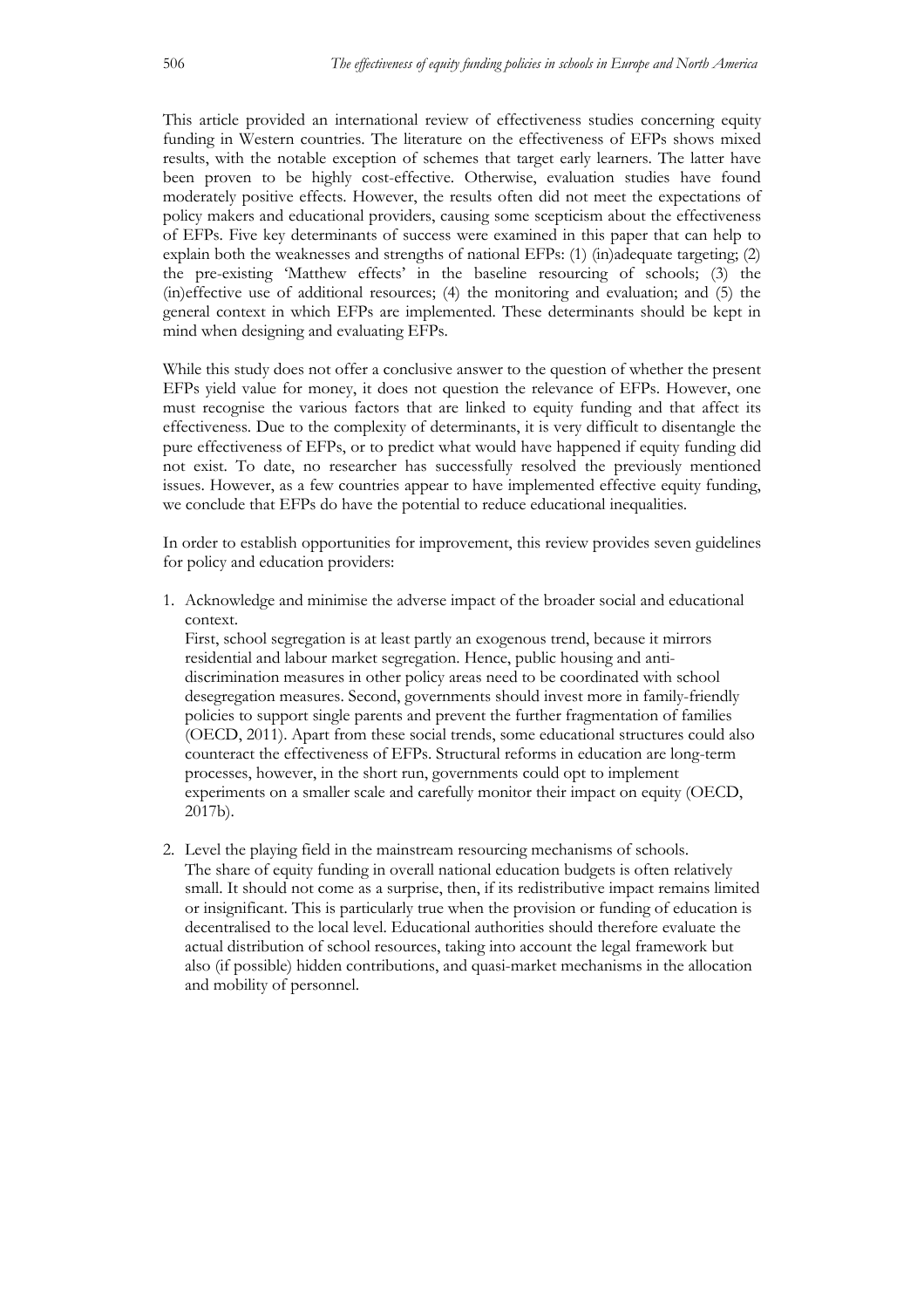- 3. Clarify the objectives, target groups and regulatory framework of EFPs. The objectives, target groups, instruments and regulatory framework of EFPs all need to be formulated in a SMART (specific, measurable, assignable, realistic and timebound) way, and made clear to all stakeholders. Ambiguities lead to inefficient or conflicting usage of funds, particularly in disadvantaged areas or schools, due to a lack of qualified management teams.
- 4. Early childhood intervention.

The rate of return on investment in human capital is highest in children's early years. It is therefore preferable to concentrate EFPs at the earliest possible ages (including the "childcare" period) and to gradually temper the additional funding across the primary and secondary education career.

- 5. Strengthen monitoring and evaluation practices to ensure that equity goals are met. When monitoring and evaluation instruments are lacking, reassessing the effectiveness of programs is hard – if not impossible – thereby making policy and educational providers grope in the dark. As a consequence, transparency is missing and accountability mechanisms will be insufficient; local administrations and/or schools will have too much flexibility to spend the extra funding for other purposes. Therefore, the OECD recommends finding the right balance between flexibility on the one hand, and accountability and transparency mechanisms on the other.
- 6. Develop and promote professional development programs for teachers and school leadership

Teachers and school leaders are important actors in any education system as they are – at least in principle – best positioned to identify the specific needs of their school and to allocate resources accordingly. Yet, disadvantaged schools usually experience problems in recruiting qualified teachers and school leaders. Therefore, continuous professional development of teachers and school leaders is necessary to improve equity in education (for instance through in-service training or earmarked funds for professional development). In particular, educational administrations need to pay sufficient attention to the development of the pedagogical and managerial capacity of principals (OECD, 2017b).

#### **Limitations and recommendations for further research**

Our review does face, however, some difficulties. First, the focus, nature, and scope of EFPs differ widely across education systems, which hinders the making of comparisons. So far, no dataset exists which 'measures' EFPs in several countries. It would be highly beneficial if such a 'measurement' would exist to make comparisons possible. Further research could explore if the development of such a measurement is feasible and how to operationalise it. Second, to limit the scope of our article, we focused only on European and North-American countries. These are 'developed countries'. Educational inequality is, however, also an issue in many other countries (such as the global south). Further research could focus on how these countries could effectively implement EFPs.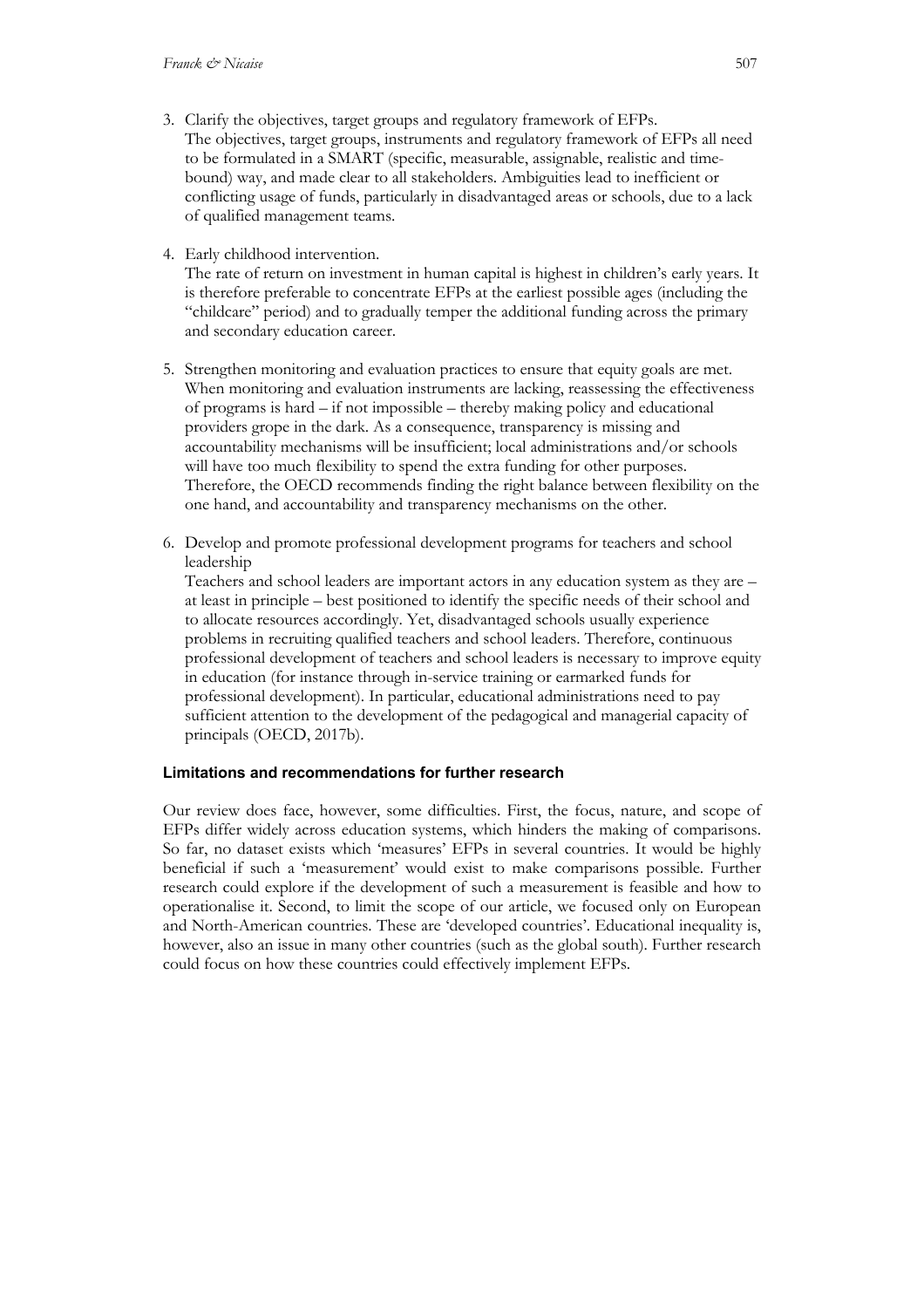# **Acknowledgments**

This article is a revised and substantially expanded version of the research reported in: Franck, E. & Nicaise, I. (2017). *Equity funding of schools: What do we learn from the literature about its effectiveness?* Research paper SONO/2017/1.3/2 Leuven, Belgium, August 2017. https://data-onderwijs.vlaanderen.be/documenten/bestand.ashx?nr=11495

This work was supported by the European Union's Horizon 2020 research and innovation program under the OCCAM project [Marie Sklodowska-Curie Grant number 765400].

### **References**

- Almlund, M., Duckworth, A., Heckman, J. & Kautz, T. (2011). Personality psychology and economics. In E. Hanushek, S. Machin & L. Woessmann (Eds.), *Handbook of the economics of education* (pp. 1-181). Amsterdam: Elsevier. https://www.elsevier.com/books/handbookof-the-economics-of-education/hanushek/978-0-444-53444-6
- Andrews, J., Robinson, D. & Hutchinson, J. (2017). *Closing the gap? Trends in educational attainment and disadvantage.* London: Education Policy Institute. https://epi.org.uk/publications-and-research/closing-gap-trends-educational-attainmentdisadvantage
- Ashraf, B., Singh, A., Uwimpuhwe, G., Higgins, S. & Kasim, A. (2021). Individual participant data meta-analysis of the impact of educational interventions on pupils eligible for free school meals. *British Educational Research Journal*, 47(6), 1675-1699. https://doi.org/10.1002/berj.3749
- Bénabou, R., Kramarz, F. & Prost, C. (2009). The French zones d'éducation prioritaire: Much ado about nothing? *Economics of Education Review*, 28(3), 345-356. https://doi.org/10.1016/j.econedurev.2008.04.005
- Bernardi, F. & Radl, J. (2014). The long-term consequences of parental divorce for children's educational attainment. *Demographic Research*, 30*,* 1653-1680. https://doi.org/10.4054/DemRes.2014.30.61
- Bernardo, J. & Nicaise, I. (2000). Educational priority policies. In I. Nicaise (Ed.), *The right to learn: Educational strategies for socially excluded youth in Europe* (pp. 249-272). Bristol: The Policy Press. https://www.jstor.org/stable/j.ctt1t89jc4
- Biddle, B. J. & Berliner, D. C. (2002). Unequal school funding in the United States. *Educational Leadership*, 59(8), 48-59.

https://www.academia.edu/29686136/Unequal\_School\_Funding\_in\_the\_United\_States

- Bloom, N., Lemos, R., Sadun, R. & Van Reenen, J. (2015). Does management matter in schools? *The Economic Journal,* 125(584), 647-674. https://doi.org/10.1111/ecoj.12267
- Card, D. & Payne, A. A. (2002). School finance reform, the distribution of school spending, and the distribution of student test scores. *Journal of Public Economics,* 83(1), 49-82. https://doi.org/10.1016/S0047-2727(00)00177-8
- Cascio, E. U. & Schanzenbach, D. W. (2013). The impacts of expanding access to high-quality preschool education. *Brookings Papers on Economic Activity*, 2013(2), 127-192. https://doi.org/10.1353/eca.2013.0012
- Chung, I. H. (2015). Education finance reform, education spending, and student performance: Evidence From Maryland's Bridge to Excellence in Public Schools Act. *Education and Urban Society,* 47(4), 412-432. https://doi.org/10.1177/0013124513498413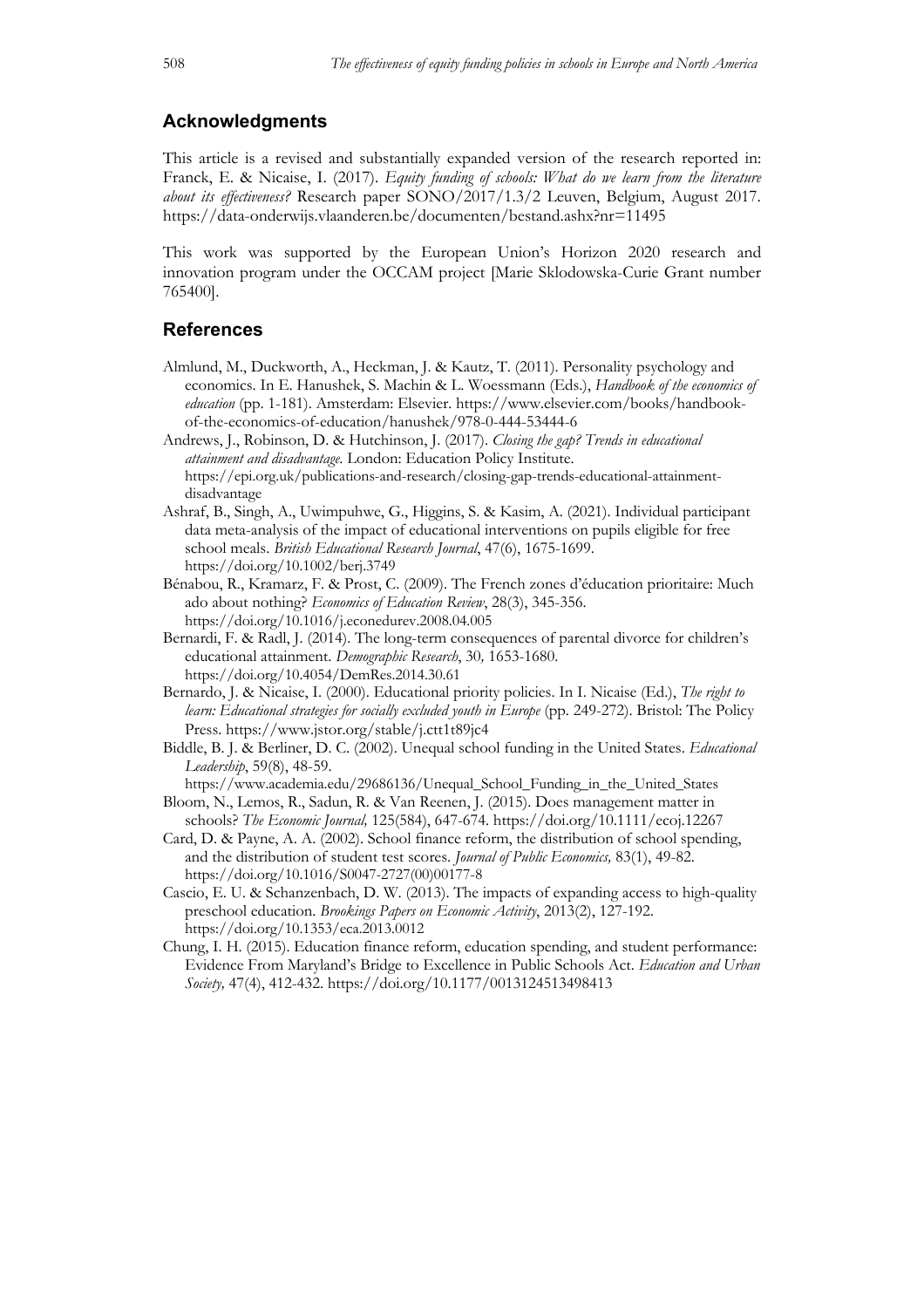- Coleman, J. (1968). The concept of equality of educational opportunity. *Harvard Educational Review,* 38(1), 7-22. https://doi.org/10.17763/haer.38.1.m3770776577415m2
- Cour des comptes. (2018). *L'éducation prioritaire: Rapport d'évaluation d'une politique publique*. https://www.ccomptes.fr/system/files/2018-10/20181017-rapport-education-prioritaire.pdf
- De Witte, K., Smet, M. & Van Assche, R. (2017). *The impact of additional funds for schools with disadvantaged students: A regression discontinuity design*. Research paper SONO/2017.OL3.1/3 Steunpunt Onderwijsonderzoek, Gent, Belgium. https://steunpuntsono.be/wpcontent/uploads/2018/10/SONO\_2017.OL3\_.1\_3\_vrijgegeven.pdf

Demeuse, M., Frandji, D., Greger, D. & Rochex, J.-Y (Eds.) (2012). *Educational policies and inequalities in Europe*. London: Palgrave Macmillan. https://link.springer.com/book/10.1057/9780230358652

- European Commission/EACEA/Eurydice (2016). *Structural indicators on achievement in basic skills in Europe - 2016*. Education, Audiovisual and Culture Executive Agency. https://data.europa.eu/doi/10.2797/092314
- Education Endowment Foundation (2018). *Teaching & Learning Toolkit*. https://educationendowmentfoundation.org.uk/public/files/Toolkit/complete/EEF-Teaching-Learning-Toolkit-October-2018.pdf
- Fan, Q. & Liang, J. C. (2020). The effects of California's School Finance Reform: Empirical evidence from the Local Control Funding Formula (LCFF). *Journal of Education Finance,*  46(2), 140-157. https://muse.jhu.edu/article/784650
- Felfe, C., Nollenberger, N. & Rodríguez-Planas, N. (2015). Can't buy mommy's love? Universal childcare and children's long-term cognitive development. *Journal of Population Economics,* 28(2), 393-422. https://doi.org/10.1007/s00148-014-0532-x
- Ferraz, H., Neves, T. & Nata, G. (2018). La eficacia de los programas de educación compensatoria en los resultados escolares: análisis del programa nacional portugués de educación compensatoria a lo largo de 13 años [The effectiveness of compensatory education programs in school outcomes: Analysis of the Portuguese national compensatory education program over 13 years]. *Ensaio,* 26(100), 1058-1083. https://doi.org/10.1590/S0104-40362018002601036
- Ferraz, H., Neves, T. & Nata, G. (2019). Has the Portuguese compensatory education program been successful in reducing disadvantaged schools' performance gaps? A 15-year quantitative analysis of national exams. *Education Sciences,* 9(4), 270. https://doi.org/10.3390/educsci9040270
- Franck, E., Ünver, Ö. & Nicaise, I. (2019). *De invloed van school- en systeemkenmerken op (on)gelijke onderwijsuitkomsten naar sociale herkomst en thuistaal: Vergelijkende analyse op PISA 2015.* Leuven: HIVA / Hamburg: IEA/ Gent: Steunpunt Onderwijsonderzoek. http://steunpuntsono.be/wp-content/uploads/2020/03/1.3GOK.pdf
- Gibbons, S. & McNally, S. (2013). *The effects of resources across school phases: A summary of recent evidence*. CEP Discussion Papers (CEPDP1226). http://eprints.lse.ac.uk/51567/
- Goolsbee, A. & Guryan, J. (2006). The impact of Internet subsidies in public schools. *The Review of Economics and Statistics,* 88(2), 336-347. https://doi.org/10.1162/rest.88.2.336
- Gramlich, E. M. (1986). Evaluation of education projects: The case of the Perry Preschool Program. *Economics of Education Review,* 5(1), 17-24. https://doi.org/10.1016/0272- 7757(86)90159-7
- Havermans, N., Swicegood, G. & Matthijs, K. (2020). Floor effects or compensation of social origin? The relation between divorce and children's school engagement according to parents' educational level. In D. Mortelmans (Ed.), *Divorce in Europe* (pp. 355-370). Springer, Cham. https://doi.org/10.1007/978-3-030-25838-2\_17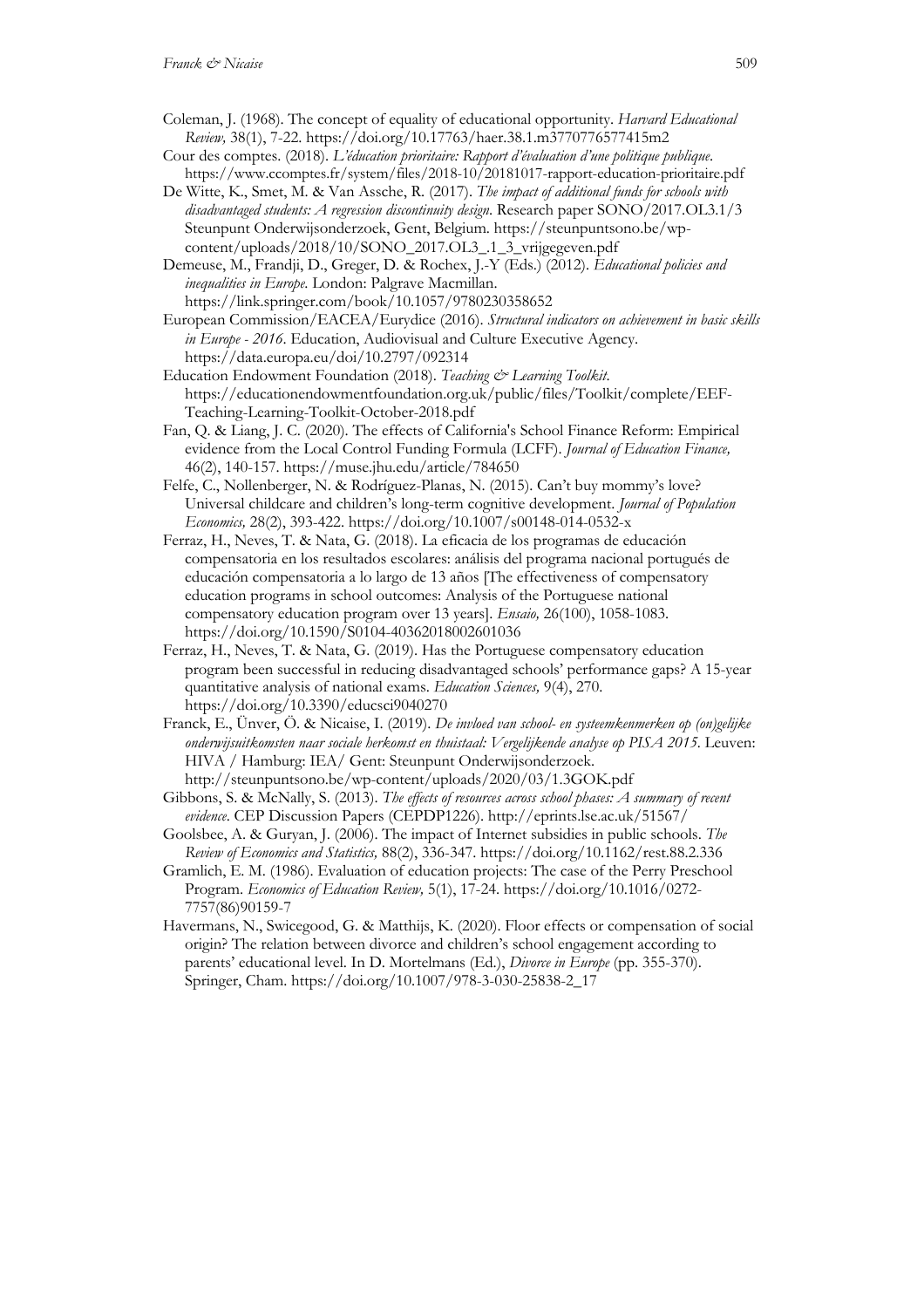- Heckman, J. J., Moon, S. H., Pinto, R., Savelyev, P. A. & Yavitz, A. (2010). The rate of return to the HighScope Perry Preschool Program. *Journal of Public Economics,* 94(1-2), 114-128. https://doi.org/10.1016/j.jpubeco.2009.11.001
- Heckman, J. J. (2011). The economics of inequality: The value of early childhood education. *American Educator*, 35(1), 31-47. https://files.eric.ed.gov/fulltext/EJ920516.pdf
- Jackson, E. & Page, M. E. (2013). Estimating the distributional effects of education reforms: A look at Project STAR. *Economics of Education Review,* 32(1), 92-103. https://doi.org/10.1016/j.econedurev.2012.07.017
- Keeley, B. (2015). *Income inequality: The gap between rich and poor*. Paris: OECD Publishing. https://doi.org/10.1787/9789264246010-en
- Lavrijsen, J. & Nicaise, I. (2013). *Characteristics of educational systems. How they influence outcomes in the short and the long run*. Leuven, Belgium: Steunpunt SSL, Research paper SSL/2012.04/1.1.1. https://steunpuntssl.be/Publicaties/Publicaties\_docs/ssl-2012.04-1-1- 1-characteristics-of-educational.pdf
- Leseman, P., Mulder, H., Verhagen, J., Broekhuizen, M., van Schaik, S. & Slot, P. (2017). Effectiveness of Dutch targeted preschool education policy for disadvantaged children: Evidence from the pre-COOL study. In *Childcare, early education and social inequality*: Edward Elgar Publishing.

https://www.elgaronline.com/view/edcoll/9781786432087/9781786432087.00019.xml

- Leuven, E., Lindahl, M., Oosterbeek, H. & Webbink, D. (2007). The effect of extra funding for disadvantaged pupils on achievement. *The Review of Economics and Statistics,* 89(4), 721- 736. https://doi.org/10.1162/rest.89.4.721
- Machin, S. (2006). *Social disadvantage and education experiences*. OECD Social, Employment and Migration Working Papers, No. 32. https://www.oecdilibrary.org/docserver/715165322333.pdf
- Machin, S., McNally, S. & Meghir, C. (2010). Resources and standards in urban schools. *Journal of Human Capital,* 4(4), 365-393. https://doi.org/10.2139/ssrn.970495
- Malamud, O. & Pop-Eleches, C. (2011). Home computer use and the development of human capital. *The Quarterly Journal of Economics,* 126(2), 987-1027. https://doi.org/10.1093/qje/qjr008
- Matsudaira, J. D., Hosek, A. & Walsh, E. (2012). An integrated assessment of the effects of Title I on school behavior, resources, and student achievement. *Economics of Education Review,* 31(3), 1-14. https://doi.org/10.1016/j.econedurev.2012.01.002
- McLanahan, S. & Percheski, C. (2008). Family structure and the reproduction of inequalities. *Annual Review of Sociology,* 34(1), 257-276.
	- https://doi.org/10.1146/annurev.soc.34.040507.134549
- Neymotin, F. (2010). The relationship between school funding and student achievement in Kansas public schools. *Journal of Education Finance,* 36(1), 88-108. https://doi.org/10.1353/jef.0.0026
- OECD (2011). *Doing better for families*. Paris: OECD Publishing. https://www.oecd.org/social/soc/doingbetterforfamilies.htm
- OECD (2013). *PISA 2012 results: Excellence through equity (Volume II): Giving every student the chance to succeed*. Paris: OECD Publishing. https://doi.org/10.1787/9789264201132-en
- OECD (2016a). *Low-performing students: Why they fall behind and how to help them succeed*. Paris: OECD Publishing. https://www.oecd.org/publications/low-performing-students-9789264250246-en.htm
- OECD (2016b). *PISA 2015 results (Volume II): Policies and practices for successful schools*. Paris: OECD Publishing. https://doi.org/10.1787/9789264267510-en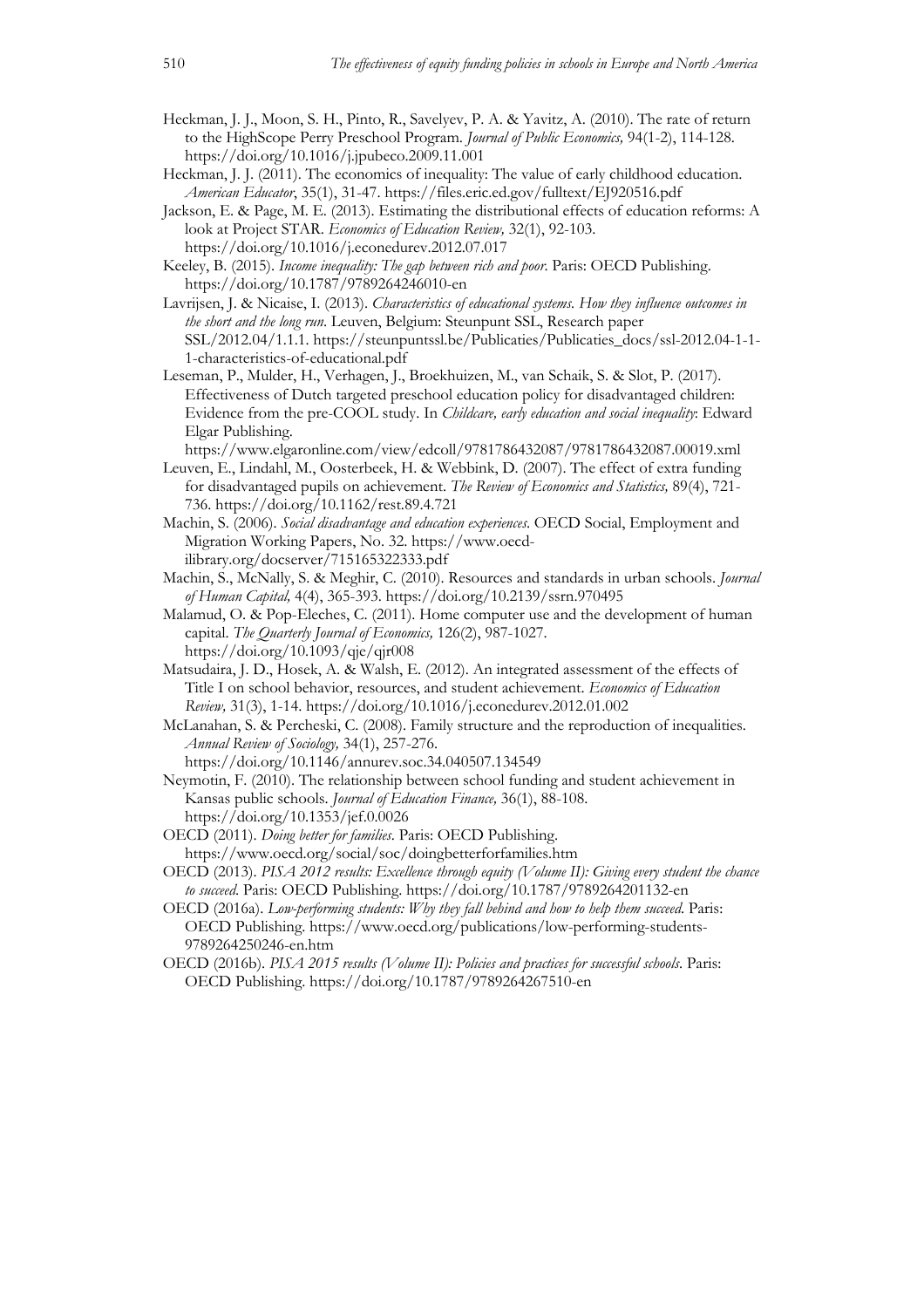- OECD (2017a). *Empowering and enabling teachers to improve equity and outcomes for all.* Paris: OECD Publishing. https://doi.org/10.1787/9789264273238-en
- OECD (2017b). *The funding of school education: Connecting resources and learning.* Paris: OECD Publishing. https://www.oecd.org/governance/the-funding-of-school-education-9789264276147-en.htm
- OECD (2018). *Equity in education: Breaking down barriers to social mobility*. Paris: OECD Publishing. https://www.oecd.org/education/equity-in-education-9789264073234-en.htm
- OECD (2019). *Balancing school choice and equity: An international perspective based on PISA.* Paris: OECD Publishing. https://www.oecd.org/publications/balancing-school-choice-andequity-2592c974-en.htm
- Ooghe, E. (2011). The impact of 'equal educational opportunity' funds: A regression discontinuity design. *SSRN Journal.* https://doi.org/10.2139/ssrn.1833251
- Östh, J., Andersson, E. & Malmberg, B. (2013). School choice and increasing performance difference: A counterfactual approach. *Urban Studies,* 50(2), 407-425. https://doi.org/10.1177/0042098012452322
- Papke, L. E. (2005). The effects of spending on test pass rates: Evidence from Michigan. *Journal of Public Economics,* 89(5-6), 821-839. https://doi.org/10.1016/j.jpubeco.2004.05.008
- Papke, L. E. (2008). The effects of changes in Michigan's school finance system. *Public Finance Review,* 36(4), 456-474. https://doi.org/10.1177/1091142107306287
- Poesen-Vandeputte, M. & Nicaise, I. (2015). Rich schools, poor schools. Hidden resource inequalities between primary schools. *Educational Research,* 57(1), 91-109. https://doi.org/10.1080/00131881.2014.983722
- Ross, A. (2009). *Educational policies that address social inequality: Overall report.* EPASI (Educational Policies that Address Social Inequality). http://pagines.uab.cat/melindadooly/sites/pagines.uab.cat.melindadooly/files/OverallRep
- ort.pdf Roy, J. (2011). Impact of school finance reform on resource equalization and academic performance: Evidence from Michigan. *Education Finance and Policy,* 6(2), 137-167. https://doi.org/10.1162/EDFP\_a\_00030
- Schanzenbach, D. W. (2015). Class size. In *International Encyclopedia of the Social & Behavioral Sciences*, 2nd ed. (pp. 751-754). https://www.sciencedirect.com/referencework/9780080970875/international-

encyclopedia-of-the-social-and-behavioral-sciences

- Schweinhart, L. J., Berrueta-Clement, J. R., Barnett, W. S., Epstein, A. S. & Weikart, D. P. (1985). Effects of the Perry Preschool Program on youths through age 19: A summary. *Topics in Early Childhood Special Education,* 5(2), 26-35. https://doi.org/10.1177/027112148500500204
- Semuels, A. (2016). Good school, rich school; bad school, poor school. *The Atlantic*, 25 August*.* https://www.theatlantic.com/business/archive/2016/08/property-taxes-andunequal-schools/497333/
- Shewbridge, C., Godfrey, K., Hermann, Z. & Nusche, D. (2016). *OECD reviews of school resources: Lithuania 2016.* Paris: OECD Publishing. https://www.oecdilibrary.org/education/oecd-reviews-of-school-resources-lithuania-2016\_9789264252547-en
- Tunstall, R. & Lupton, R. (2003). Is targeting deprived areas an effective means to reach poor people? An assessment of one rationale for area-based funding programmes. *Centre for Analysis of Social Exclusion, LSE, CASE Papers*. https://sticerd.lse.ac.uk/CASE/\_NEW/PUBLICATIONS/abstract/?index=1902